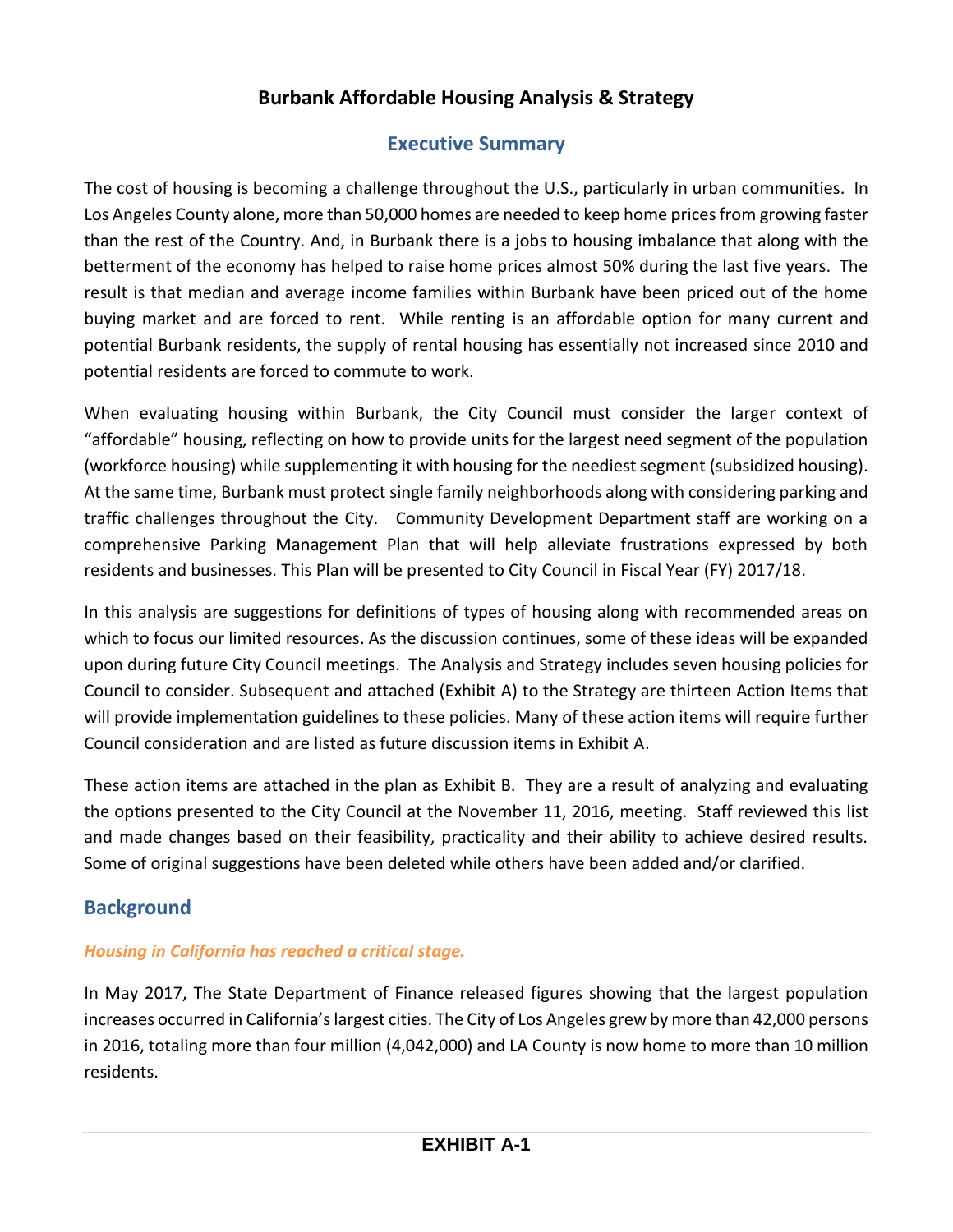As a result of extensive demand and a low supply, housing prices continue to rise. The Legislative Analyst's Office for California estimates that LA County would need to add more than 50,000 homes to keep home prices from growing faster than the rest of the Country. Statewide approximately 1.8 million new housing units are needed to meet projected population growth. *(Exhibit 1-1)*



With higher sales prices, people are being forced out of the single family market, families are compelled to look for rental housing foregoing home ownership. This is reflected in the increase of multi-family, rental housing development. In 2015, statewide, multi-family housing represented 57 percent of unit growth last year, continuing a five-year trend.

Burbank finds itself in the same situation, supply has not met demand and housing prices continue to increase, pricing many people out of the market. This has many possible ramifications such as increased traffic, strain on City services and at some point in the future, businesses within Burbank could decide, their employees cannot find the quality of life they are looking for and relocate. There are numerous reasons why the City has reached this significant juncture. Some are due to decisions the City has made to approve very few housing projects in recent years and some are a result of natural growth occurring in and around Burbank as its surroundings become more urban.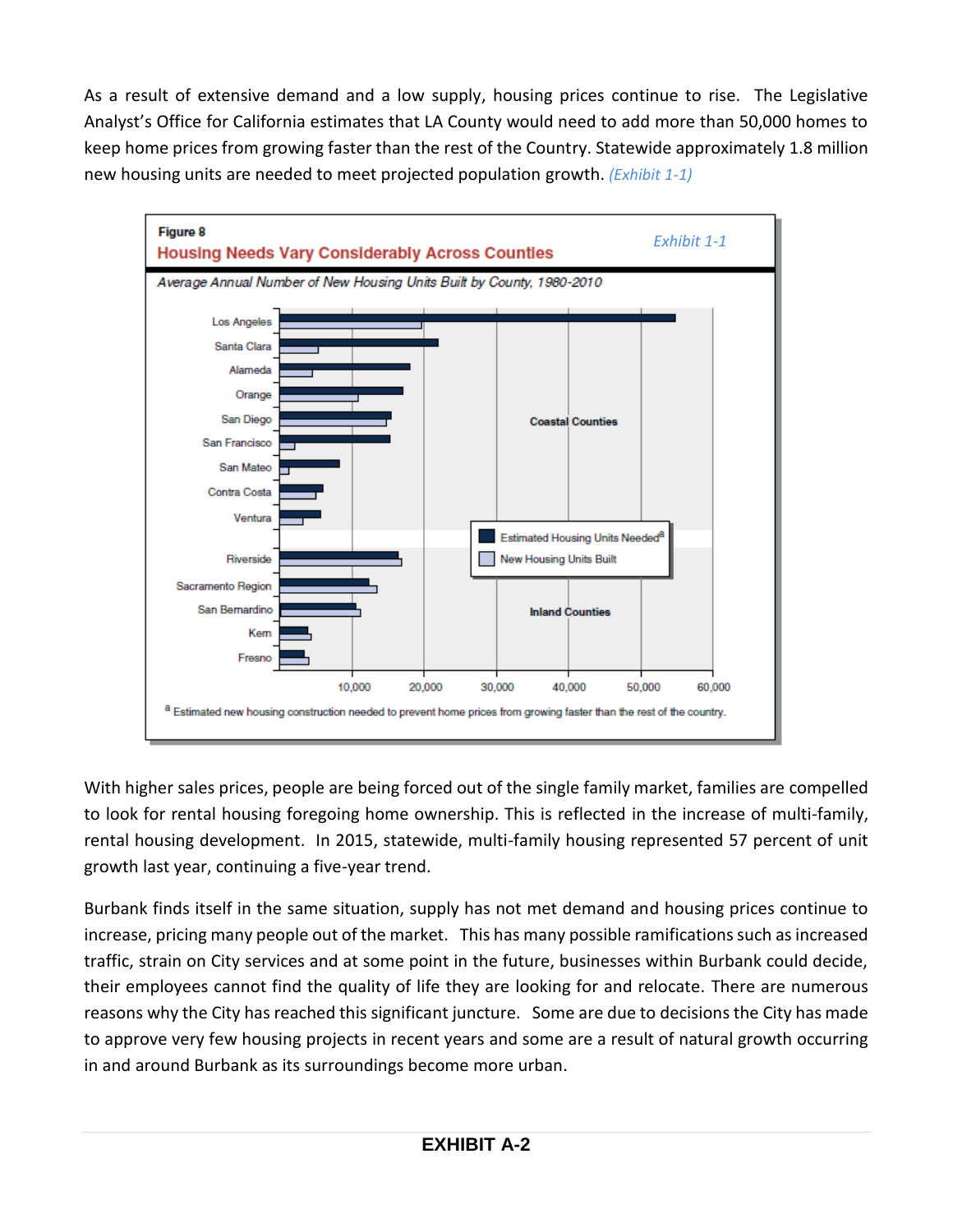## **How did we get here?**

#### **Unbalanced Growth**

*In the last 5 years, Burbank has only provided approximately one housing unit for each new 57 jobs created within the City. (Exhibit 2-1; Exhibit 3-1))*

*Exhibit 2-1*

|                                                                                                              |        |        |        |        |        |        | $L$ Allinic $L$ $L$ |  |  |
|--------------------------------------------------------------------------------------------------------------|--------|--------|--------|--------|--------|--------|---------------------|--|--|
| Housing Units Built Since 2010 Based on Final Inspection *                                                   |        |        |        |        |        |        |                     |  |  |
|                                                                                                              | 2010   | 2011   | 2012   | 2013   | 2014   | 2015   | 2016                |  |  |
|                                                                                                              |        |        |        |        |        |        |                     |  |  |
| <b>Total Number of Units</b>                                                                                 | 44,309 | 44,548 | 44,547 | 44,581 | 44,583 | 44,590 | 44,600              |  |  |
| Net-Number of Units                                                                                          |        |        |        |        |        |        |                     |  |  |
| <b>Built</b>                                                                                                 | 239    | -1     | 34     |        |        | 10     |                     |  |  |
| * Source: Burbank 2035 General Plan and Building and Safety; Note: These are net new numbers; therefore      |        |        |        |        |        |        |                     |  |  |
| in 2011 Burbank actually removed more units than were built. Additionally, the numbers reflected in the      |        |        |        |        |        |        |                     |  |  |
| General Plan Housing Element are incorrect, please refer to the General Plan, pq. 3-25; the large project in |        |        |        |        |        |        |                     |  |  |

*2010 was Empire Landing.*



 Burbank has been excellent at developing the business sector and creating employment. Currently, the City is a job importer. Burbank has approximately 150,000 jobs and the daytime population increases from approximately 108,000 to around 200,000 essentially doubling the number of people the City supports with services each day. This number includes tourists and school-aged students attending the Burbank educational system. Since 2010, 16,688 jobs have been added. (emsi)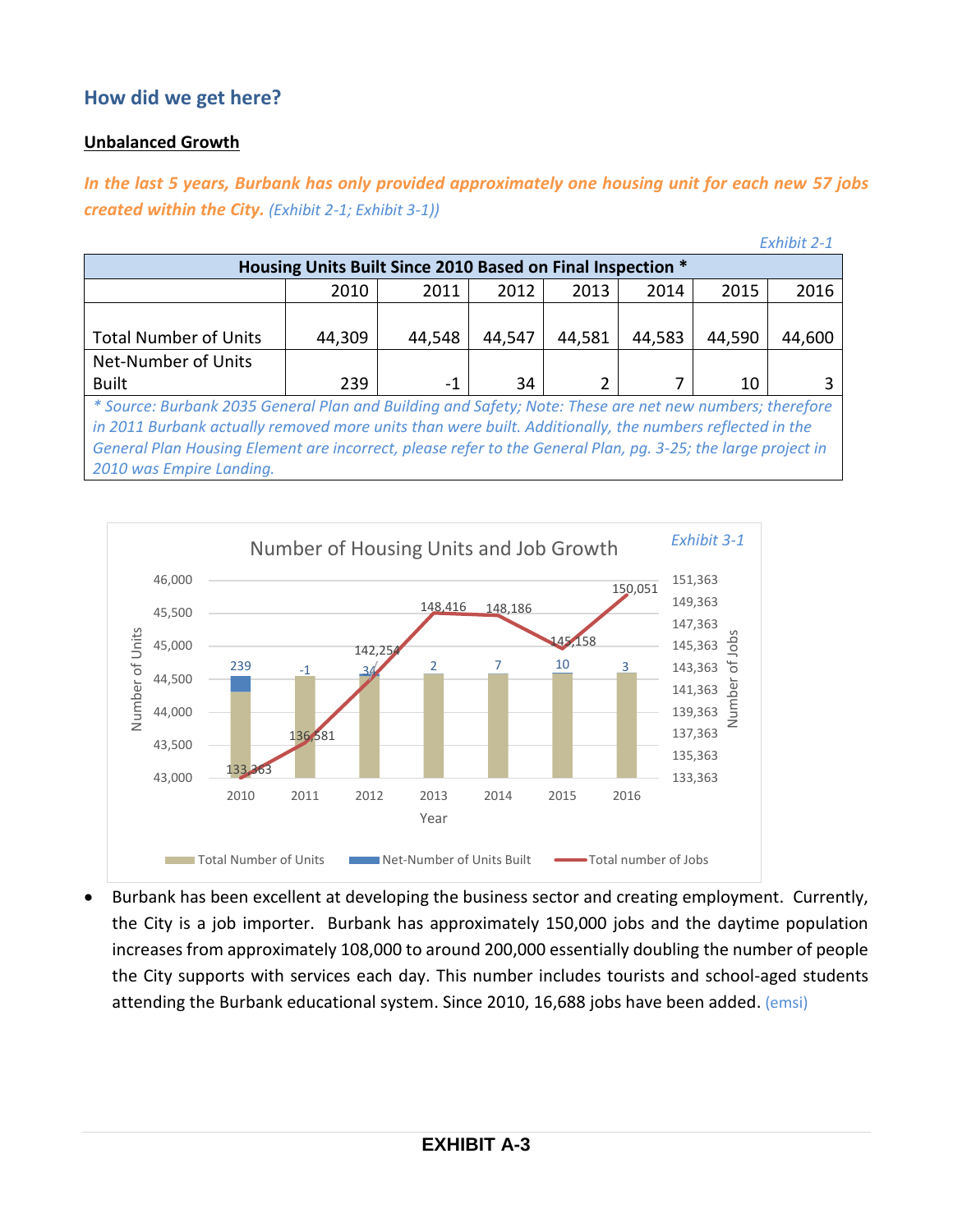- At the same time, Burbank has not increased the number of housing units in proportion to the jobs growth. From 2010 to 2016, 294 units have been built and only 55 between 2011 to 2016.
- These numbers do not include the recently entitled and currently under construction Talaria Project (3401 W. Olive Ave.) that will include 241 market rate rental units, 12 units at 1201 W. Verdugo and more recently, 241 approved units for First Street Village.

#### **Nearby Cities**

|                                       | Fxhihit 3-1A |
|---------------------------------------|--------------|
| <b>New Housing Permits Since 2010</b> |              |
| Glendale                              | 3,054        |
| Los Angeles                           | 70,230       |
| Pasadena                              | 2,100        |
| Santa Clarita                         | 1,739        |
| Santa Monica                          | 1,570        |
| West Hollywood                        | 1,023        |
| <b>SCAG 2017</b>                      |              |

*Exhibit 3-1A*

Nearby cities have continued to add additional housing to support demand. This has helped in some aspects by providing nearby housing for Burbank workers but it has also added to traffic with commuters traveling in and out of Burbank, requiring constant upgrading of City streets and highways. It also forces city services to serve a larger daytime population without receiving the benefit of additional property taxes and nighttime spending. *(Exhibit 3-1A)*

## **Housing Turnover**

*To exacerbate the housing to jobs imbalance, the available housing stock which would normally turnover more quickly has been slowed by people living in their homes for longer periods of time. This decreases supply in the marketplace.*

There are a number of reasons for this slow down.

- Aging Population: In 2010, 24.4% of Burbank residents were older than 55. In 2021, that percentage will increase to 30%. *(esri)*
- Aging in Place: Among ages 50 to 64 year olds, 71 percent want to age in place; more and more people are living in their homes until it is no longer financially feasible. Other reasons for slow turnover include low mortgage rates on current mortgages that entices people to refinance instead of moving, Prop 13 property tax rates and capital gains taxes. *(Exhibit 4-1)*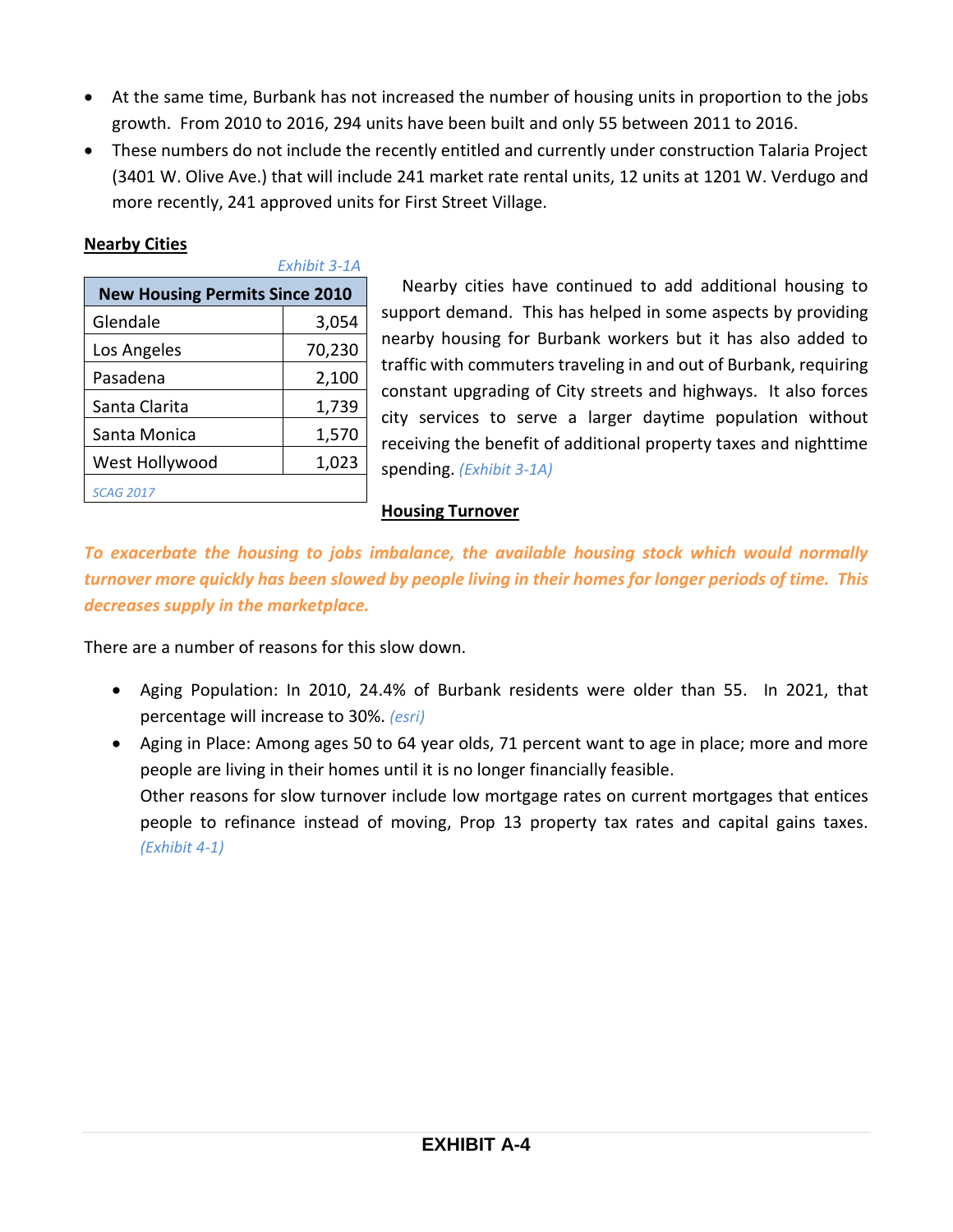#### *Exhibit 4-1*

#### Most Owners Age 65 and Over Have Lived in Their Current Homes for at Least Two Decades





*(AARP [http://www.aarp.org/livable-communities/info-2014/livable-communities-facts-and-figures.html\)](http://www.aarp.org/livable-communities/info-2014/livable-communities-facts-and-figures.html)* 

#### **Supply and Demand**

*The lack of housing is not just a Burbank Problem. From 2015-2025, approximately 1.8 million new housing units are needed to meet projected population and household growth, this translates to 180,000 new homes annually in California. (California's Housing Challenges, CA Dept. HCD)*

- 61% of California's population growth will occur in Southern California.
- LA County's population in 2014 exceeded 10 million, making it the most populous county in the U.S. and the number continues to grow.
- Even a small percentage of growth occurring in LA County will result in high, cumulative demand countywide that will not be satisfied with housing availability. This pushes housing prices higher.

*<http://articles.latimes.com/2014/mar/27/local/la-me-ln-la-county-population-10-million-20140327>*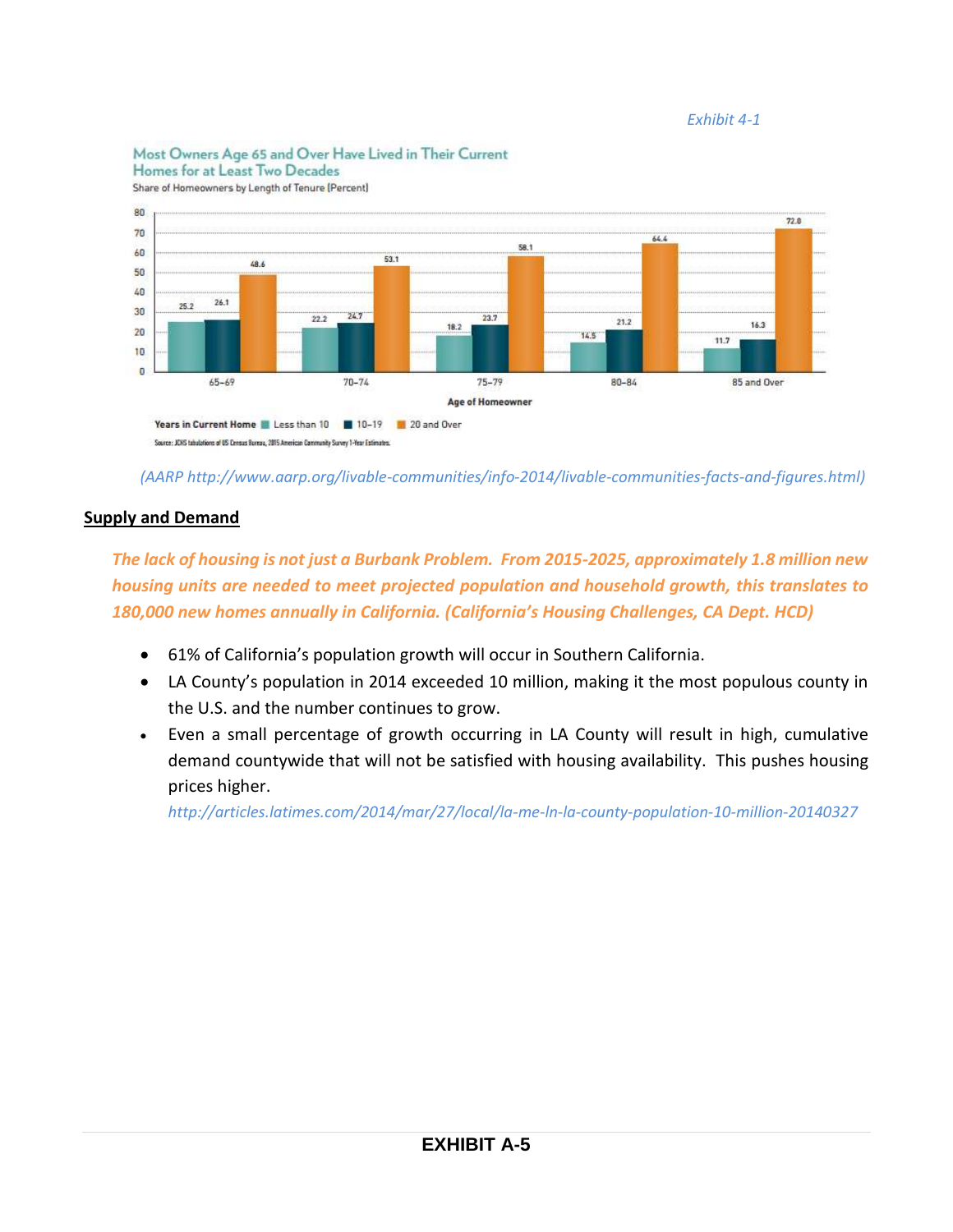## **Outpricing**

#### **Sales Prices**

*Since the housing sales price low in 2011, median housing sales prices have increased from \$484,000 to \$734,500. That's almost 48%. (Exhibit 5-1)*



- Nationally, the median house price is three times higher than the median household income but in the top ten metro areas for per owner spending, housing prices run five times income on average. *Burbank housing prices run almost 11 times higher than the median household income.*
- Evidence suggests that home ownership decisions by younger households have much more to do with affordability than location and lifestyle preferences. In areas where housing prices are relatively low, home ownership was increased in younger generations. *[http://www.jchs.harvard.edu/sites/jchs.harvard.edu/files/harvard\\_jchs\\_remodeling\\_report\\_2017](http://www.jchs.harvard.edu/sites/jchs.harvard.edu/files/harvard_jchs_remodeling_report_2017-lowres_revised.pdf) [lowres\\_revised.pdf](http://www.jchs.harvard.edu/sites/jchs.harvard.edu/files/harvard_jchs_remodeling_report_2017-lowres_revised.pdf)*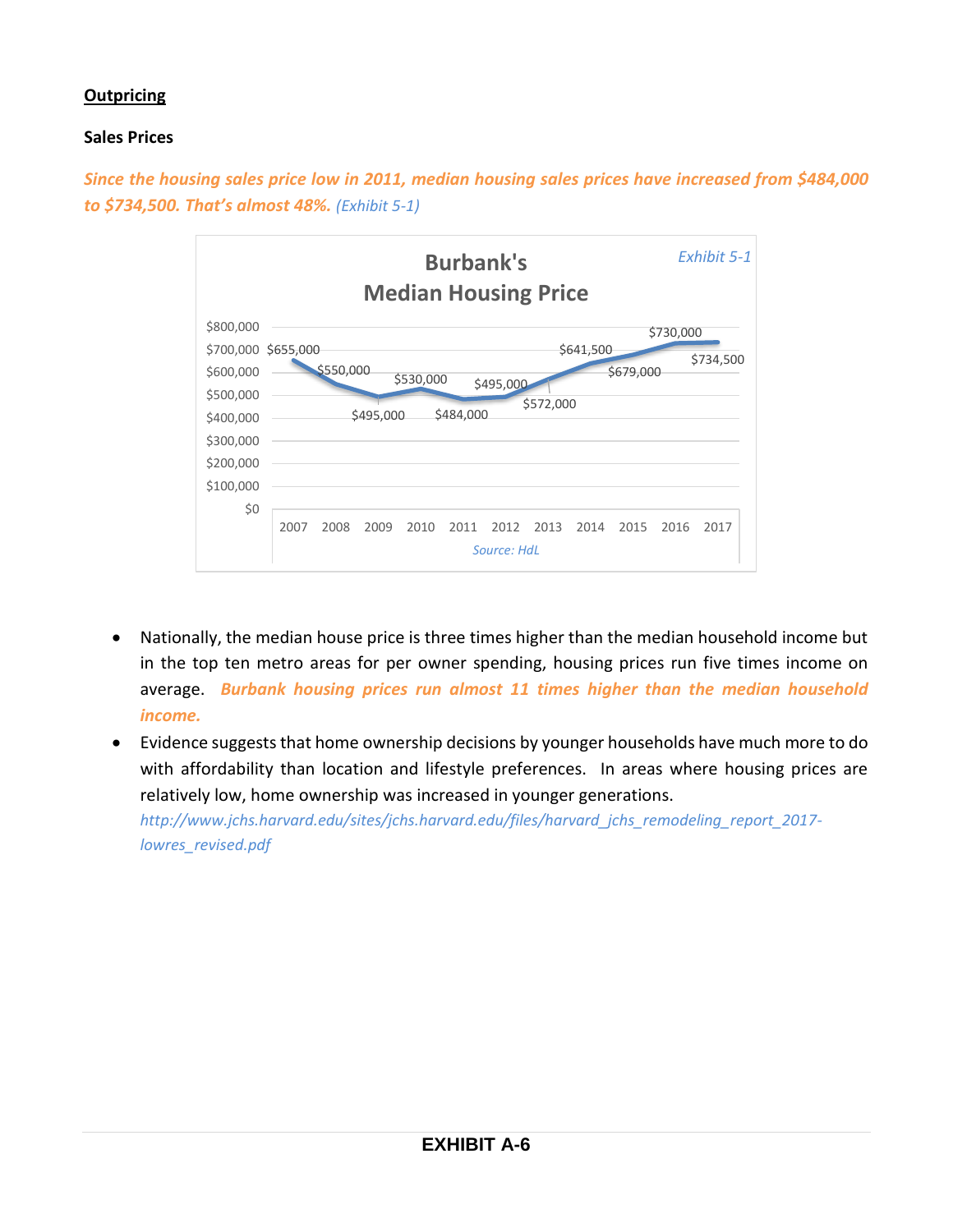#### **Rental Prices**

#### *Since 2011, the City's average effective\* rental prices have increased 20%. (Exhibit 6-1)*

- Rents in the Burbank/N. Glendale market are higher than most of the surrounding submarkets and higher than the average LA Metro region.
- Between 2011-2016, effective rental increases total 20.63 percent. This is similar to the LA Metro Area but because our initial rents started out higher, the total dollar increase outpaces the region.



*REIS 3Q2016 Note: \*"Effective" rents are different from monthly rent, taking in account discounts and enticements.*

#### **Size Limitations**

#### *Almost 54% of Burbank's housing was built prior to 1959 and reflects a smaller-sized home. (esri*)

Burbank has set limitations on the square footage increase allowable for additions. Attitudes and needs for homes have changed. Many families want to have a bedroom for each of their children instead of sharing a room with their siblings and/or to accommodate extended family or aging parents. Larger master bedrooms and closets are in demand as well as increased kitchen space. Added to this is the desire for attached garages and more recently, the potential to build accessory dwelling units for renters that can offset high mortgages.

Burbank's limiting policies have created homes that aren't fully adaptable to homeowners as families grow and because there are limited choices in Burbank, these homeowners are unable to move up and/or change their existing home to meet their needs. Additionally, limiting changes has caused illegal garage conversions to living space and has forced additional cars parked on the street, adding to Burbank's parking challenge. The City Council recently adopted an interim ordinance for Accessory Dwelling Units (ADU) to help alleviate this problem and will continue future discussions on this topic.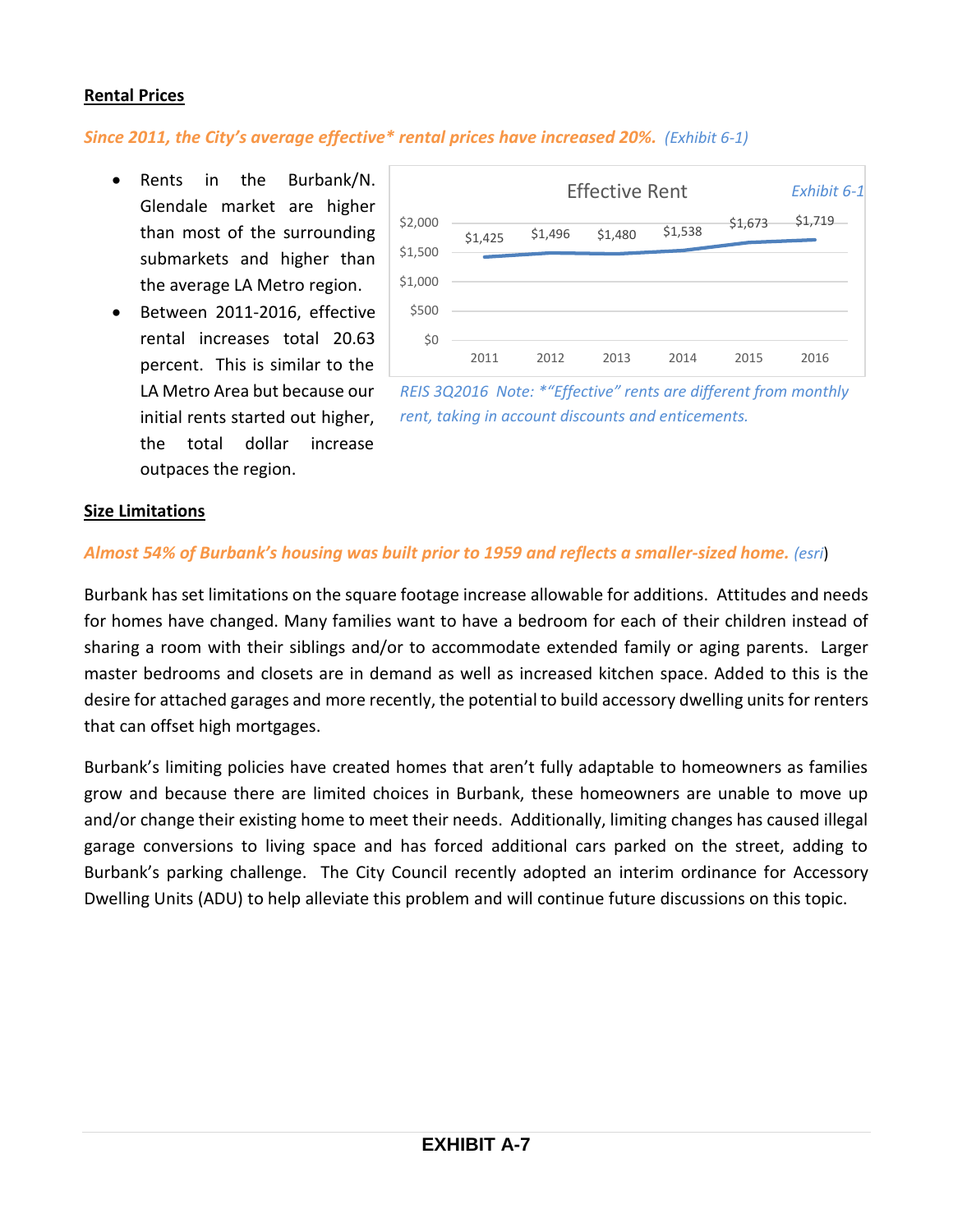#### **Overcrowding**

#### *Nearly one‐fifth of the City's renter households are residing in overcrowded conditions.*

While Burbank's housing supply has only marginally increased this since 2000, the population continues to increase; this has led to more people living in essentially the same number of units, creating overcrowding. The imbalance between supply and

|                                     | <b>Population Growth*</b> |        | <b>Fxhibit 7-1</b> |         |  |
|-------------------------------------|---------------------------|--------|--------------------|---------|--|
| Year                                | 2000                      | 2010   | 2016               | 2035    |  |
| <b>Total Population</b>             | 100,348                   | 103340 | 108,366            | 116,516 |  |
| <sup>*</sup> nielsen & General Plan |                           |        |                    |         |  |

demand contributes to nearly one‐fifth of the City's renter households residing in overcrowded conditions. This is about 2,400 units or 5% of the units within the City. *(Exhibit 7-1) (HUD defines "overcrowding" as greater than 1.01 persons per room, excluding kitchens, porches and hallways.-Burbank General Plan Housing Element pg. 8-14)*

#### L**ack of Options**

*Immobility is occurring within Burbank because of the lack of housing and turnover. Since Q1 2014 to Q1 2017, the number of single family residences listed for sale is down 26% and the number of sold properties is down 29%. (Clarus MarketMetrics)*

Burbank's small number of new residential units and low turnover in existing units has resulted in a lack of options that have not allowed people to change their living environment and still stay within the city. It has created a type of housing availability gridlock. Empty nesters and senior citizens cannot move from their large home and into a smaller



condo or apartment because there is a lack of supply. A growing family cannot move from a small house to a large home because the empty nester isn't downsizing. The younger or smaller couple can't move into the small house because the family is staying in their home and larger homes are not available.

#### **Perception**

#### *Small town values and an urban city can occur together. They be mutually inclusive.*



Many of Burbank's residents nostalgically refer to the City as Mayberry RFD, a small town where everyone knows each other, is morally responsible and friendly. For the most part, Burbank still holds to those ideals; however, the dirt roads are long gone along with the large defense contractors. Development has occurred and will continue to occur.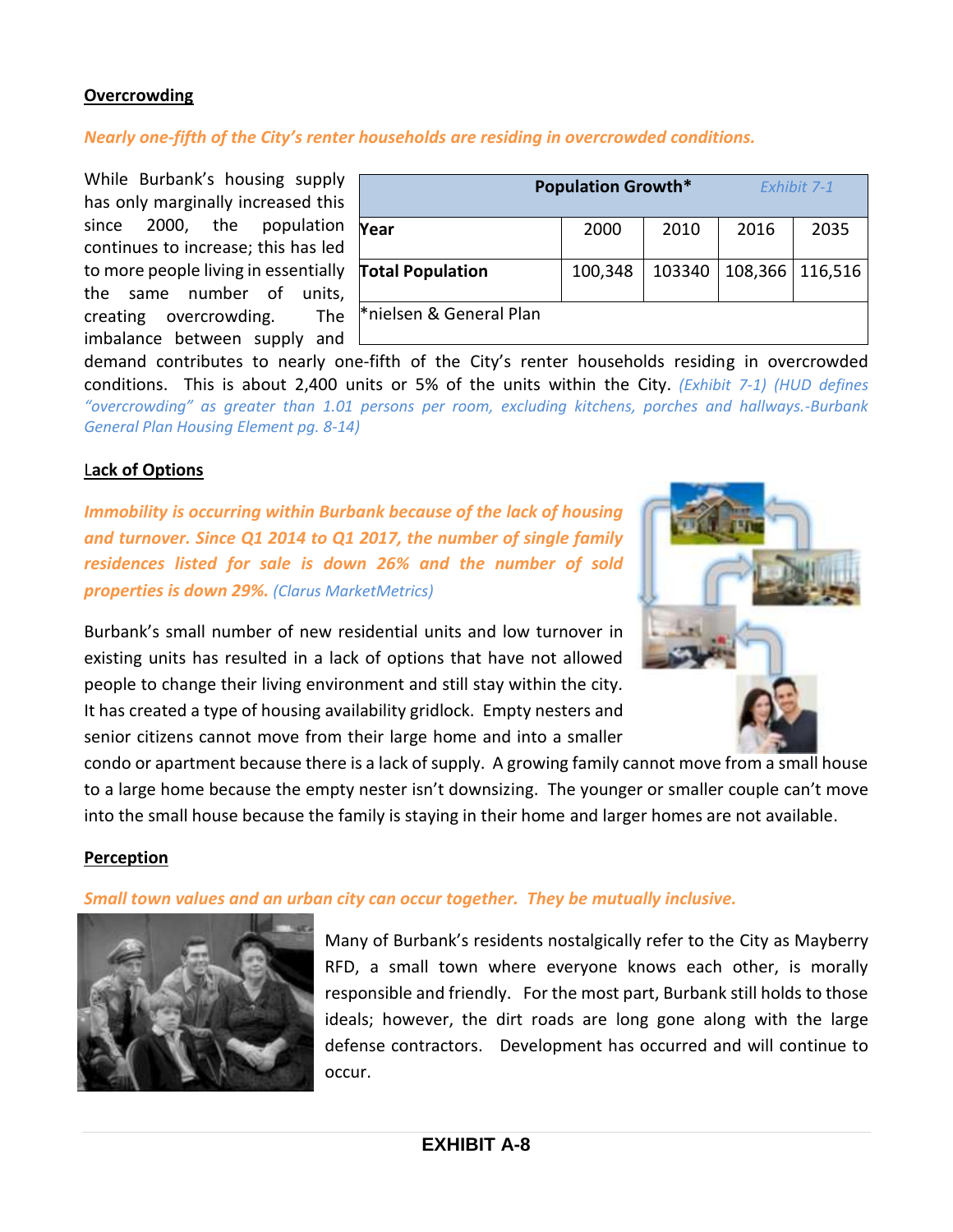Burbank can still hold onto the small town values while embracing the demands of being the Media Capital of the World that has attracted the likes of Disney, Nickelodeon, Cartoon Network and Warner Bros. and their workforce with their unique housing, dining, entertainment, and recreational needs. They can be mutually inclusive.

The desire to maintain the small town perception of Burbank has sometimes held the City back from embracing and controlling change and just as important, being proactive in meeting the employment and housing needs of major employers and current residents that drive the city's economic engine and help facilitate many of the high level service needs that the city's residents enjoy.

#### **Development: Rental vs. For Sale**

## *In many cases, from a developer's perspective, for sale units no longer makes financial sense.*

This is mainly because of liability concerns given the California's State Defect Law, which requires builders to be liable for certain construction defects for up to ten (10) years after the sale. This stretches out the chance of future litigation, potentially adding a huge expense to the project. Unlike rental projects, for sale project developers desire to close their books after a sale, whereas, rental unit developers remain involved in the project and probably have a long-term relationship with the builder. Additionally, "for sale" developers are more prone to market fluctuation having only one chance to sell their properties when the market could be increasing or sliding into a recession. Banks have become more leery of making these types of construction loans as they were hit hard in the last recession. Couple this with the scarcity of land to build out single family homes in the City and throughout the region, developers are seeing that rental housing units in multifamily and/or mixed-use developments are not only a viable, but a lucrative housing alternative to meet pent up housing demand.

In addition, building these units near work and lifestyle centers have the attraction of drawing young, upwardly mobile workforce that make up the majority of the media companies employment base. For these reasons, very little "For Sale" units have been developed and are proposed for future developments. This reduces the ability for those who wish to sell their current property and reinvest the proceeds into a new home, causes people to stay in their homes much longer than is truly desired by the homeowner. Burbank should look at ways to entice homebuilders to develop more "For Sale" product. This is addressed in the attached Burbank Affordable Housing Action Plan.

## **Background: What Have We Done in the Past to Alleviate the Problem?**

Between 1981 and 2014, during a time where redevelopment funding was available, the City's Housing Section developed and rehabbed more than 1,400 subsidized housing units throughout the City. These units include more than 1,225 rental units for seniors; almost 300 rental units in focus neighborhoods through acquisition and rehabilitation efforts with the Burbank Housing Corporation; home-ownership units in Downtown Burbank and South San Fernando Boulevard; and a variety of affordable housing units for special needs households (such as transitional housing units for homeless households).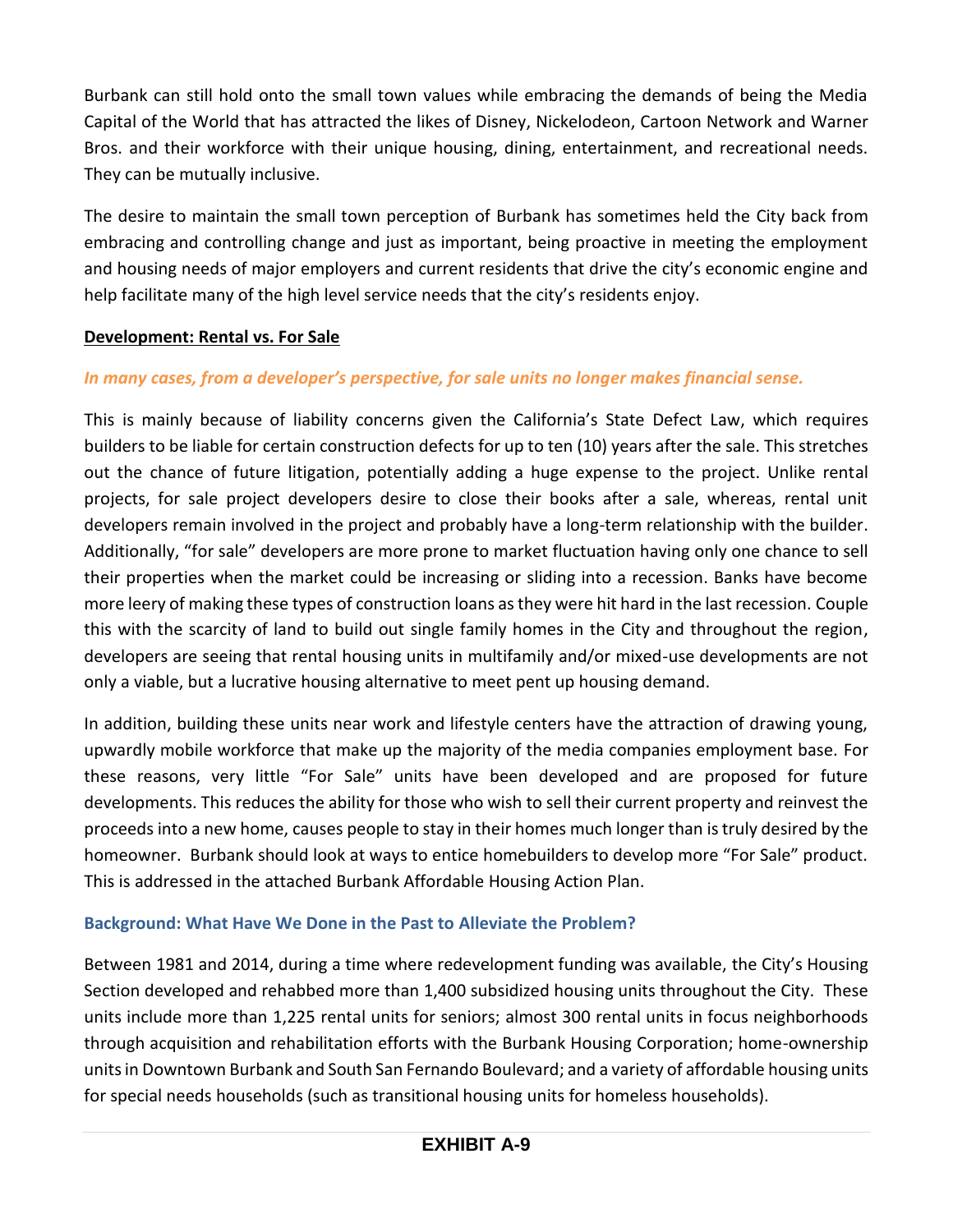Through these efforts, the City has helped revitalize residential neighborhoods, addressed housing for our special needs households, created home-ownership opportunities, and increased the Downtown residents through mixed-use developments such as The Burbank Collection, Burbank Village Walk and San Fernando Walk.

Most of this was completed using Redevelopment funding, which was eliminated by the State in 2012. Today, the City has access to federal funding and housing successor agency revenue but overall revenues have been greatly reduced and are at risk of being decreased even more with the possible reduction/elimination of Community Development Block Grant (CDBG) and HOME Investment Partnership (HOME) funds as part of the Federal budget.

## **Analysis: What is Needed?**

What is desired by the market in terms of housing and what can Burbank logically support without damaging the existing quality of life for City's current residents can be very difficult to address.

There have been a number of documents and even voter measures to guess what is appropriate in terms of number of housing units for Burbank. The General Plan, the City's guiding document, was developed based on assumptions for a specific point in time and Measure One sought to limit the number of units based on statistics provided during a vote. Both disregarded market demand and changes in future attitudes, coming up with wildly different numbers for future units to be built in Burbank.

In the end, Burbank should strive for a balance between housing demands associated with a household and the needs of an expanding workforce while keeping in consideration its urban location and ability to facilitate new housing development along with preserving and protecting the single family neighborhoods and character of the community.

## **General Plan**

*The General Plan assumptions in projected housing unit development systematically undercounted existing land use densities and were based on assumptions that changed after the General Plan was adopted in 2012 in an effort to limit development. Consequently, the projected 2035 build out of 5,910 undercounts the true development potential and land use capacity by 6,687, resulting in a total potential of 12,597.* 

The Burbank2035 General Plan (the "Plan") Land Use Element does not directly specify a maximum population for Burbank. The projected maximum number of potential units was estimated by taking into account the various densities allowed and the amount of land within each Plan designated area. The assumptions made during the preparation of the Plan was that it was 'unlikely' that potential build out would be achieved because 'every residential parcel in Burbank would need to be developed to its maximum potential.' Based on this assumption it was anticipated that the maximum build out at 2035 would have the potential to produce 5,910 new housing units. This included the following number of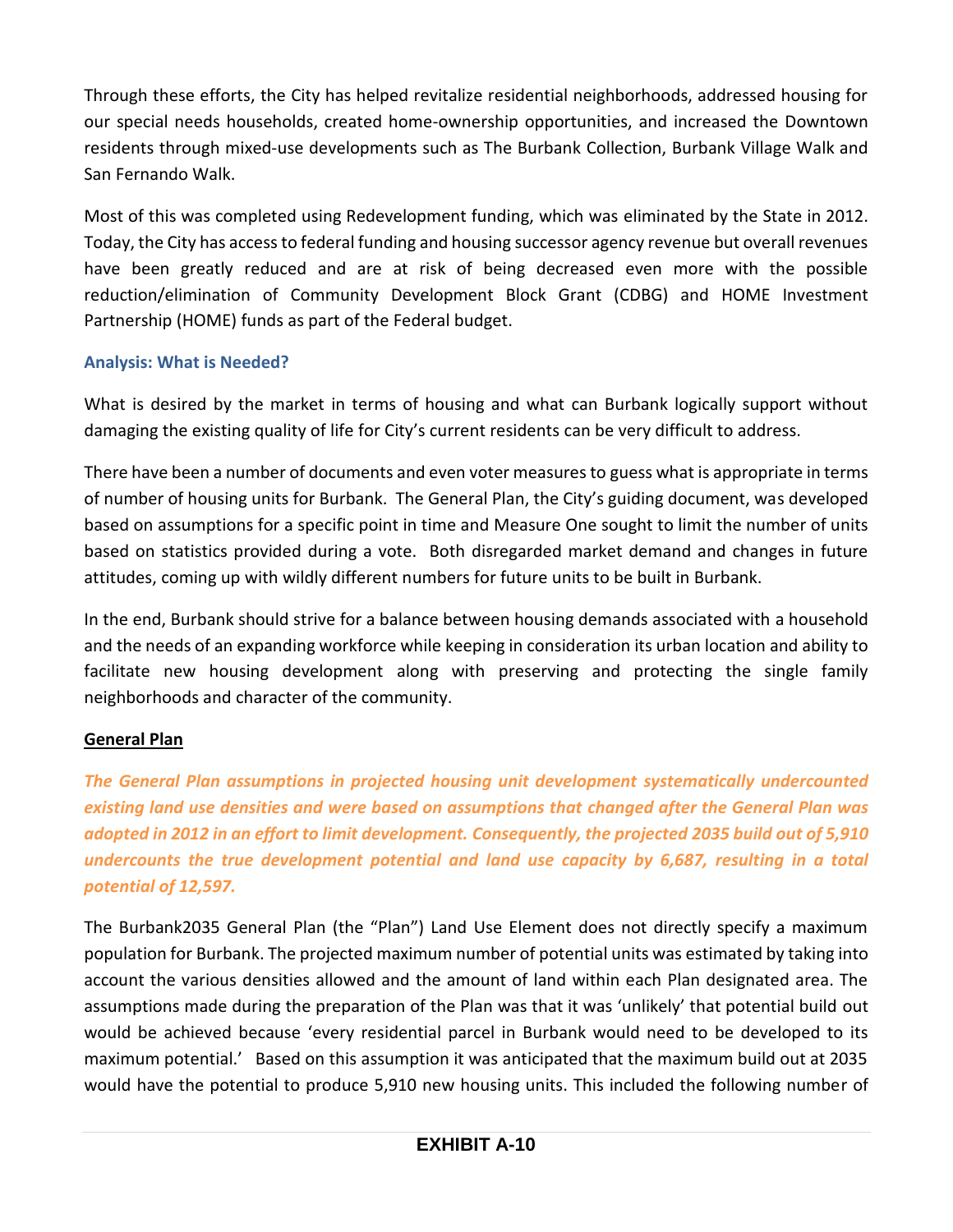projected units in the Downtown Commercial, South San Fernando Commercial, Media District Commercial, and the Golden State Commercial/Industrial Plan land use designations totaling 3,209 units:

- Downtown Commercial = 2,091 units
- South San Fernando Commercial = 566 units
- Media District Commercial = 552 units
- $\bullet$  Golden State Commercial/Industrial = 0 units

*Unfortunately, the forecasting assumptions did not take into account the actual growth demand attributed to increased development of jobs in the technology, television and motion picture industries, limited housing supply locally, regionally increasing housing demand and prices for existing housing stock (rentals and ownership units), development of a second Metrolink commuter rail station near the Hollywood Burbank Airport, the proposed High Speed Rail Project, and the ability for*  developers to undertake land assembly post the Great Recession. Collectively, these external and internal forces produce a significant undercount in the development of new housing units as noted in Table LU-2: Burbank2035 Development Capacity. Specifically, the undercount affects housing development capacity within four specific Plan land use designations: Downtown Commercial, South San Fernando Commercial, Media District Commercial, and the Golden State Commercial/Industrial.

Furthermore, Measure One, a residential growth management measure, which is currently in place until January 1, 2020, notes that maximum build out for all Plan land use designations shall not exceed 61,647 before 2020. This is 11,000 units more than the General Plan recommends. (See Table LU-3: Residential Unit Capacity and Measure One Consistency.) This build out projection assumes 30% of all commercial land area citywide would be developed at an average of 43 units per acre. When comparing projected housing development in the Plan with Measure One housing build out there is a potential of an additional 11,428 units (61,647 units minus 50,219 units) beyond the 5,910 estimated build out in the Plan that could be accommodated within the City's land use designations.

When applying the Measure One 30% assumption to build out based on the Plan's permitted densities for the Downtown Commercial, South San Fernando Commercial, Media District Commercial, and Golden State Commercial/Industrial, you get the following growth projections: *(Exhibit 8-1)*

| <b>Measure One 30% Growth Projections</b><br>Exhibit 8-1 |                      |                           |                        |  |  |  |  |
|----------------------------------------------------------|----------------------|---------------------------|------------------------|--|--|--|--|
| Land Use Designation (Plan Density)                      | <b>Acres of Land</b> | <b>30% Land Available</b> | <b>Estimated Units</b> |  |  |  |  |
| Downtown Commercial (87 du/acre)                         | 126                  | 37.8                      | 3,288                  |  |  |  |  |
| S. San Fernando Commercial (43 du/acre)                  | 106                  | 31.8                      | 1,367                  |  |  |  |  |
| Media District Commercial (58 du/acre)                   | 301                  | 90.3                      | 5,237                  |  |  |  |  |
| Golden State Commercial/Ind. (27 du/acre)                | 334                  | 100.2                     | 2,705                  |  |  |  |  |
| <b>Total</b>                                             | 867                  | 260.1                     | 12,597                 |  |  |  |  |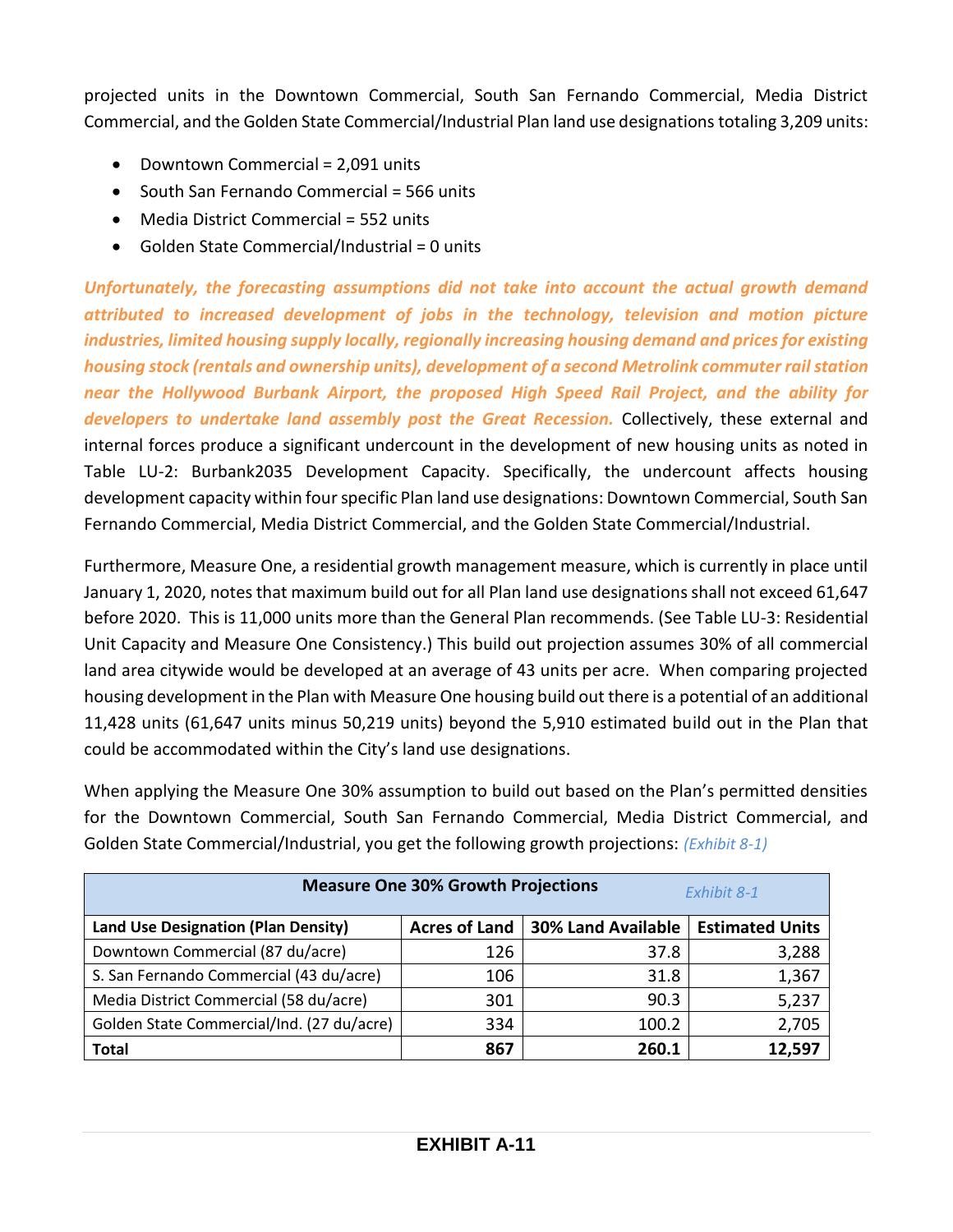*Based on the revised development potential for these four land use designations the potential new total housing units could result in 12,597 new units within the Plan. Adding the 12,597 to the original total units in the Plan from 2010 of 44,309 units, there is a potential 2035 build out of 56,906; this new total build out potential is 4,742 units less than the maximum build out allowed under Measure One.*

It is important to note that Plan also previously projected that 3,992 new housing units would be built throughout the City's commercial land use designations and 1,918 additional units would be in the City's residential districts. These additional assumptions would have the potential to adversely impact the City's established residential neighborhoods. *(Exhibit 9-1)*

|                                                                                                                 |        |        | Exhibit 9-1 |  |  |  |  |  |
|-----------------------------------------------------------------------------------------------------------------|--------|--------|-------------|--|--|--|--|--|
| <b>Possible Buildout Projections</b>                                                                            |        |        |             |  |  |  |  |  |
| <b>Additional</b><br><b>Maximum</b><br><b>Current</b><br><b>Units (2016)</b><br><b>Buildout</b><br><b>Units</b> |        |        |             |  |  |  |  |  |
| <b>General Plan Buildout</b>                                                                                    | 50,219 | 44,600 | 5,619       |  |  |  |  |  |
| Measure 1 Allowable Buildout                                                                                    | 61,647 | 44,600 | 17,047      |  |  |  |  |  |
| Measure 1, Land Use                                                                                             |        |        |             |  |  |  |  |  |
| <b>Designation Buildout</b>                                                                                     | 56,907 | 44,600 | 12,307      |  |  |  |  |  |

In the case of the Downtown Commercial land use designations, projects such as the First Street Village Mixed Use Project, 777 Front Street, the mixed use development north of the Mall, and the Premier on First Street could result in approximately 1,995 new units well within the growth potential the downtown area.

Therefore, the Plan revised growth projections and housing capacity as noted can facilitate future development in the previously mentioned land use designations (not including commercial and residential land use designations), which could accommodate pent up housing demand as noted in the City's existing job to housing imbalance of 2 to 1 while preserving and protecting the surrounding residential neighborhoods.

## **Market Demand: Jobs vs. Housing**



Burbank is a City rich in jobs while housing has stayed nearly stagnant. Since 2010, the total job increase has been 16,688. While at the same time housing has only added 294 units. Currently, only 25% of workers live in Burbank. *(SCAG 2017 p.21)*

It would be very difficult for Burbank to accommodate enough housing for its entire workforce without radically changing the character and quality of life of the community, but it is interesting to see how many

units would be needed if this scenario were true. This can give an indication of the potential market demand for housing within the city.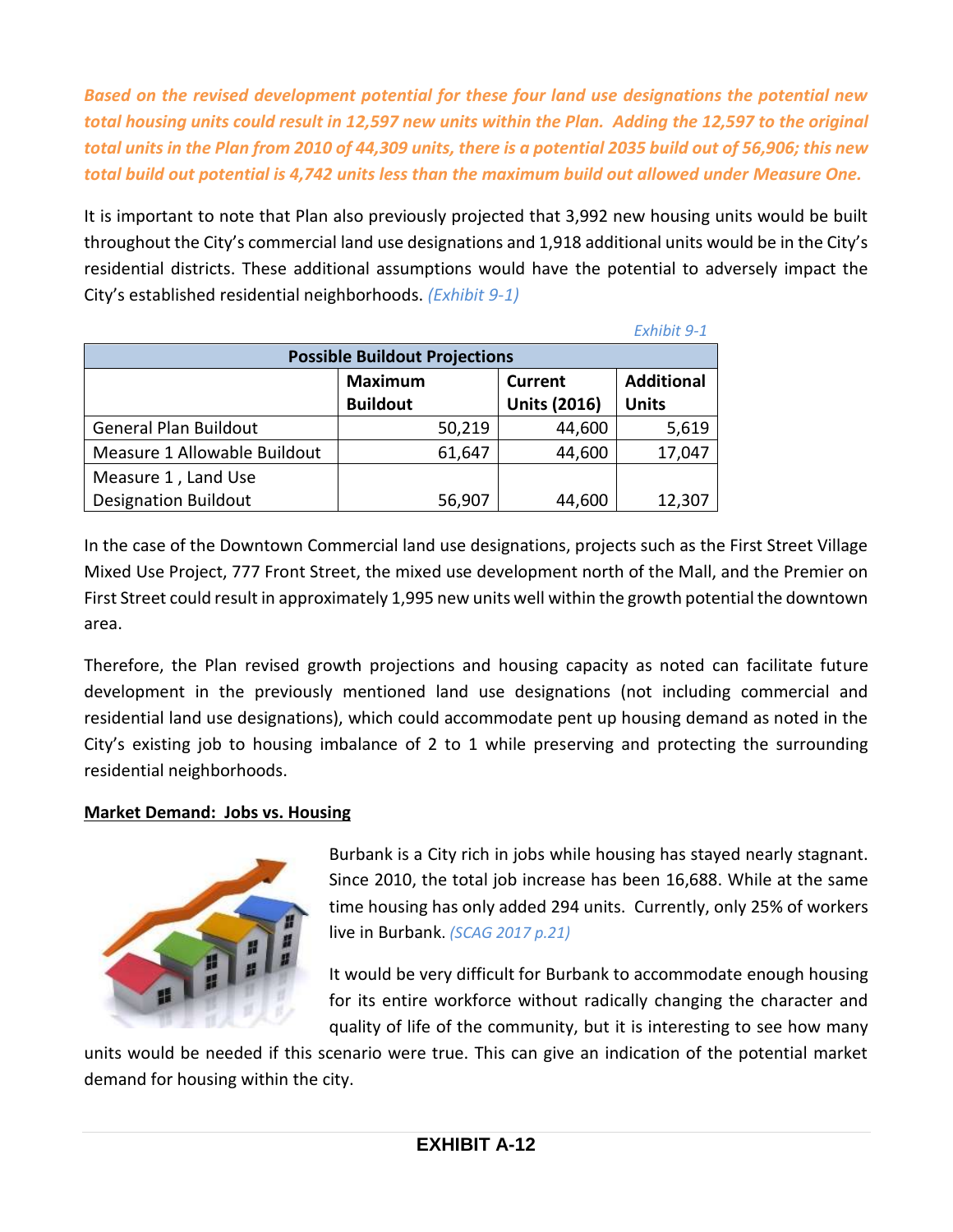*Assuming that Burbank's household size stays the same as in 2010, (2.45 persons per household), people are amendable to living in multi-family units and there is a daytime population of 200,000. If 75% of the workforce lived in Burbank, the City would need 61,224 housing units. Currently, there are 44,600 units. This would equate to an additional 16,624 residential units.* 

Of course, this scenario is making a large assumption that most people working in Burbank want to live in Burbank, which might not be the case. Although there may also be people who don't work in Burbank but would like to live within the City. A market demand study would be needed to accurately assess how many people do want to live in Burbank and how many residential units Burbank could absorb.

Additionally, adding such a large number of housing units could create a Burbank that no one would want to live in, but this exercise is only used to evaluate potential market demand for accommodations.

*It is interesting to note that at Providence Saint Joseph Medical Center, less than 15% of their staff actually live in Burbank and approximately 7% of their physicians on staff reside in the City. Warner Bros staff is even less with only 11% of their corporate and facilities employees living within Burbank. This number does not include production employees.*

## **Sales Prices**

*When considering the monthly home mortgage payment based on existing average prices, monthly housing expense would total \$4,726 or 82% of the median household income. Therefore, a middle income family has been priced out of home ownership within the Burbank Market. For this reason and the lack of available land for single family residences, most new housing in Burbank will be multifamily housing and some will encompass mixed-use developments. (Developments that include both housing and retail components.)*

Principal, interest, taxes and insurance for a \$734,000 house, 10% down, 30 year mortgage, 4.5% interest, 2.25% for taxes and insurance is \$5,338 per month.

## **Median vs. Average Income**

There is often confusion when talking about Median Household Income and Average Household Income. The numbers reflect a different way of calculation. While Burbank's average household income for 2017 is quite high, around \$92,568, the median household income is much lower \$69,410. *(Claritas)* This is common for most cities. Median Household income is defined by the point where 50% of the residents have a higher household income and 50% have a lower income. While Average Household Income considers the average of the entire population.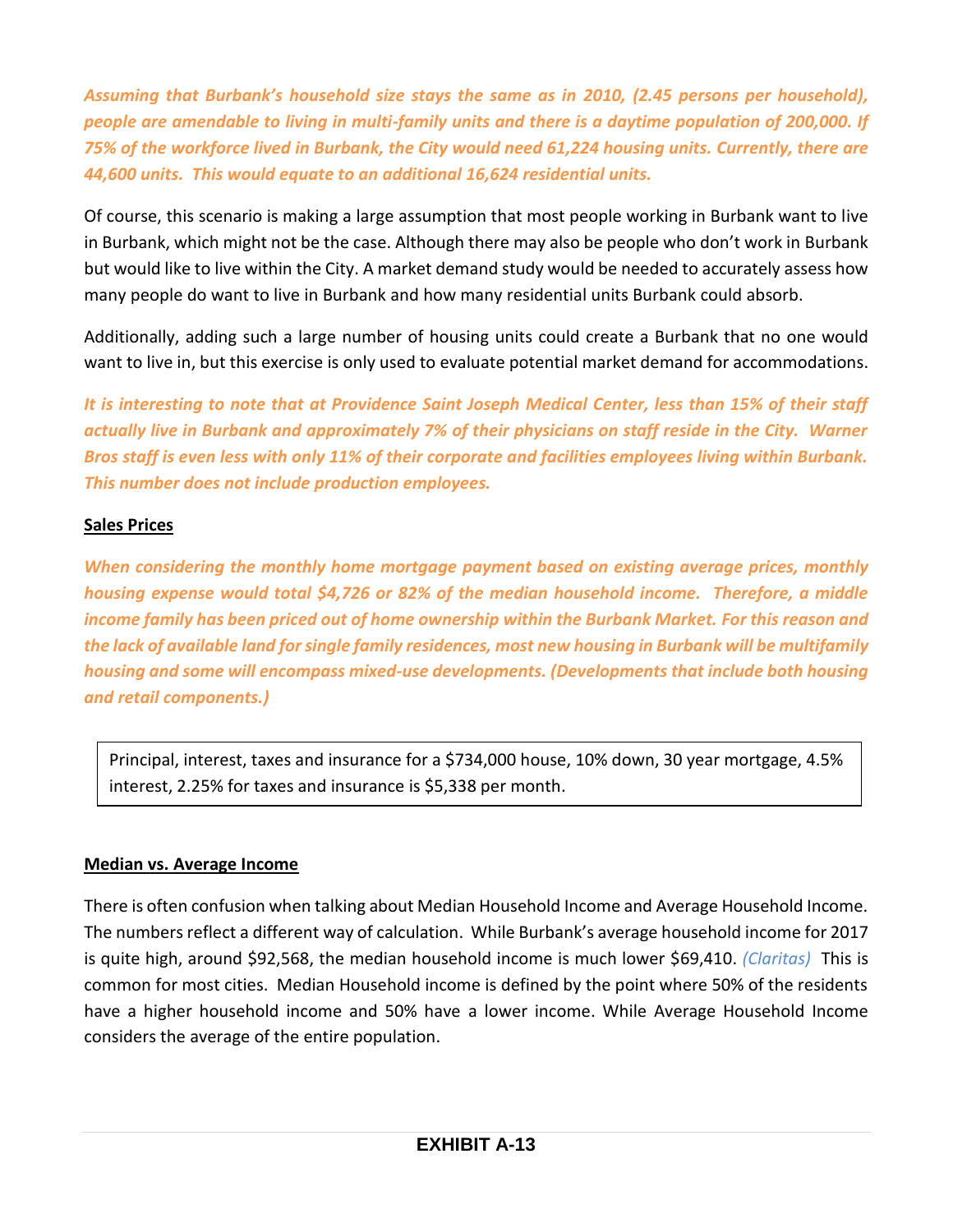**Median Household Income** is defined by the point where 50% of the residents have a higher household income and 50% have a lower income.

Median Household Income \$69,410





50% lower income 50% high income

**Average Household Income** is defined by dividing the area's total income by its total population. The average can be higher than the median because the wage earners above the median are greatly above the median number; therefore pulling the entire population average up.



Person 1 Income + Person 2 Income + Person 3 Income+ Person 4 Income + Person 5 Income + Person 6 Income+ Person 7 Income /7 People = Average Household Income

## **Affordability**

## **HUD/Subsidized Housing**

There are different definitions of affordability depending upon the context. The U.S. Housing and Urban Development Department's (HUD) and the California Department of Housing and Community Development's (HCD) definition of affordability is based on the Area Median Income (AMI). This is lower than Burbank's median income because it takes into account the entire Los Angeles County. AMI for 2016 was \$64,800 for a family of four (4), whereas Burbank's is \$69,410. When using HUD guidelines, they are generally speaking about households eligible for subsidized housing. *(Exhibit 10-1)*

- 30% of the AMI is extremely-low income.
- 50% of the AMI is very-low income
- 80% of the AMI is low income
- 110% of the AMI is moderate income

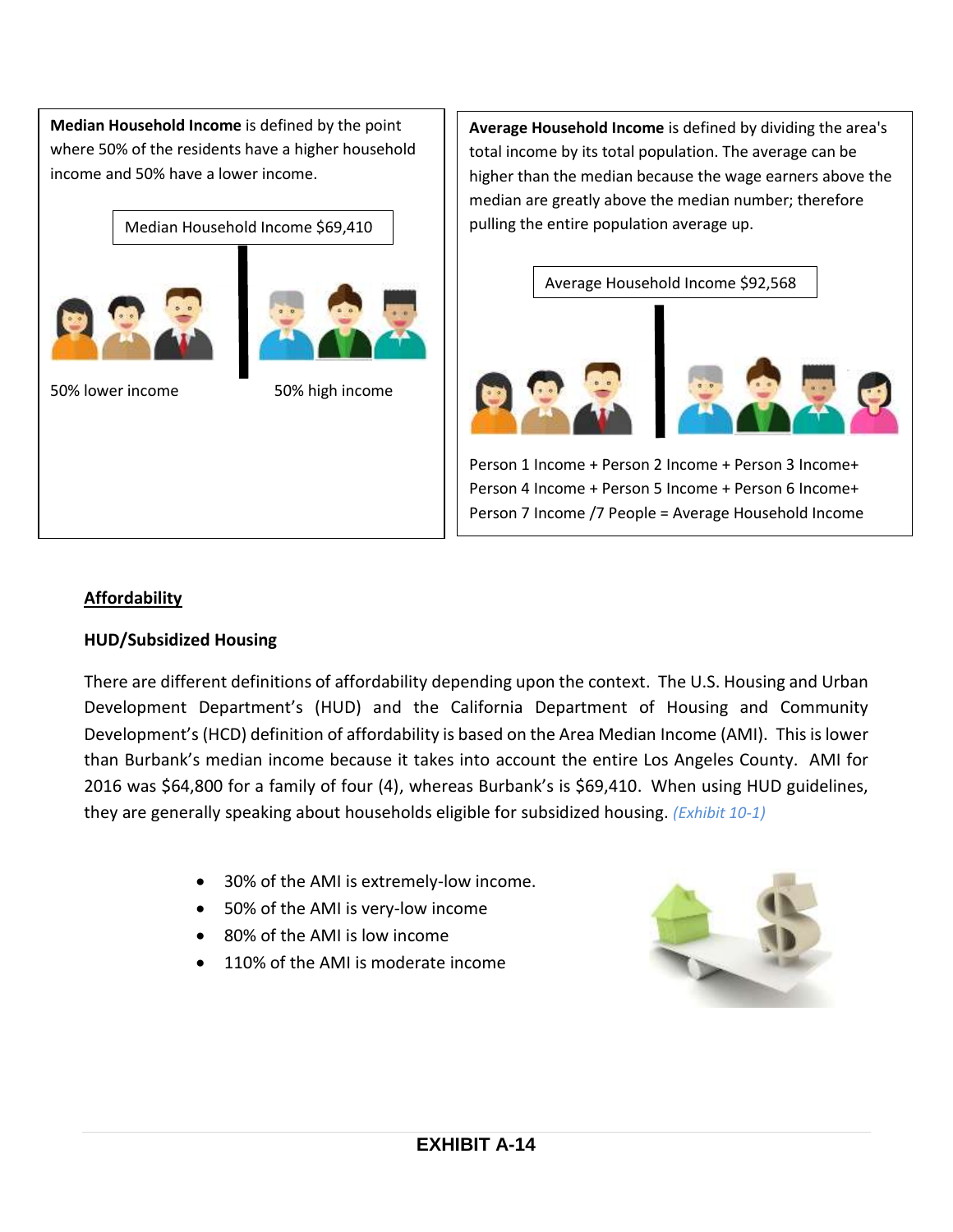# **HUD INCOME LIMIT Los Angeles County (2017)**

#### *Exhibit 10-1*

| <b>Income Level</b>  | 1 person<br>household | 2 person<br>household | 3 person<br>household | 4 person<br>household | 5 person<br>household | 6 person<br>househol<br>d | 7 person<br>household | 8 person<br>household |
|----------------------|-----------------------|-----------------------|-----------------------|-----------------------|-----------------------|---------------------------|-----------------------|-----------------------|
| <b>Extremely Low</b> | \$18,950              | \$21,650              | \$24,350              | \$27,050              | \$29,250              | \$32,960                  | \$37,140              | \$41,320              |
| Very Low             | \$31,550              | \$36,050              | \$40,550              | \$45,050              | \$48,700              | \$52,300                  | \$55,900              | \$59,500              |
| Lower                | \$50,500              | \$57,700              | \$64,900              | \$72,100              | \$77,900              | \$83,650                  | \$89,450              | \$95,200              |
| Moderate             | \$54,450              | \$62,200              | \$70,000              | \$77,750              | \$83,950              | \$90,200                  | \$96,400              | \$102,650             |

*HUD Median Income for LA County: \$64,300 Note: for mathematical calculations, a 3-person household is used because Burbank's average person household is 2.45 people.*

Workers in these extremely low, very low, lower and moderate categories may include individuals and families receiving federal subsidies such as Section 8 vouchers or living in units with various types of rent controls and/or affordability covenants. They are likely to fall into the following categories (or similar categories) with their annual estimated incomes shown in parenthesis: *(Nielsen Company-2016 Demographic Estimates)*

- Seniors on Fixed-incomes (\$0 \$25,000)
- Frontline Sales, Service and Retail Staff along with Assistant Managers (25,001 - \$49,000)
- Construction, Education and Health Sectors (\$50,000 \$74,000)

## **U.S Housing Policy**

The belief that households should spend approximately 30 percent of their income on housing has been a foundation of U.S. housing policy for more than three decades. Households that spend more than this level are typically defined as "cost burdened." Those spending more than 50 percent are identified as severely cost burdened. *(shelterforce.org spring 2017 Andrew Aurand)* 

The majority of Californian renters — more than 3 million households — pay more than 30 percent of their income toward rent, and nearly one-third — more than 1.5 million households — pay more than 50% of their income toward rent. *(California's Housing Challenges, CA Dept. HCD)*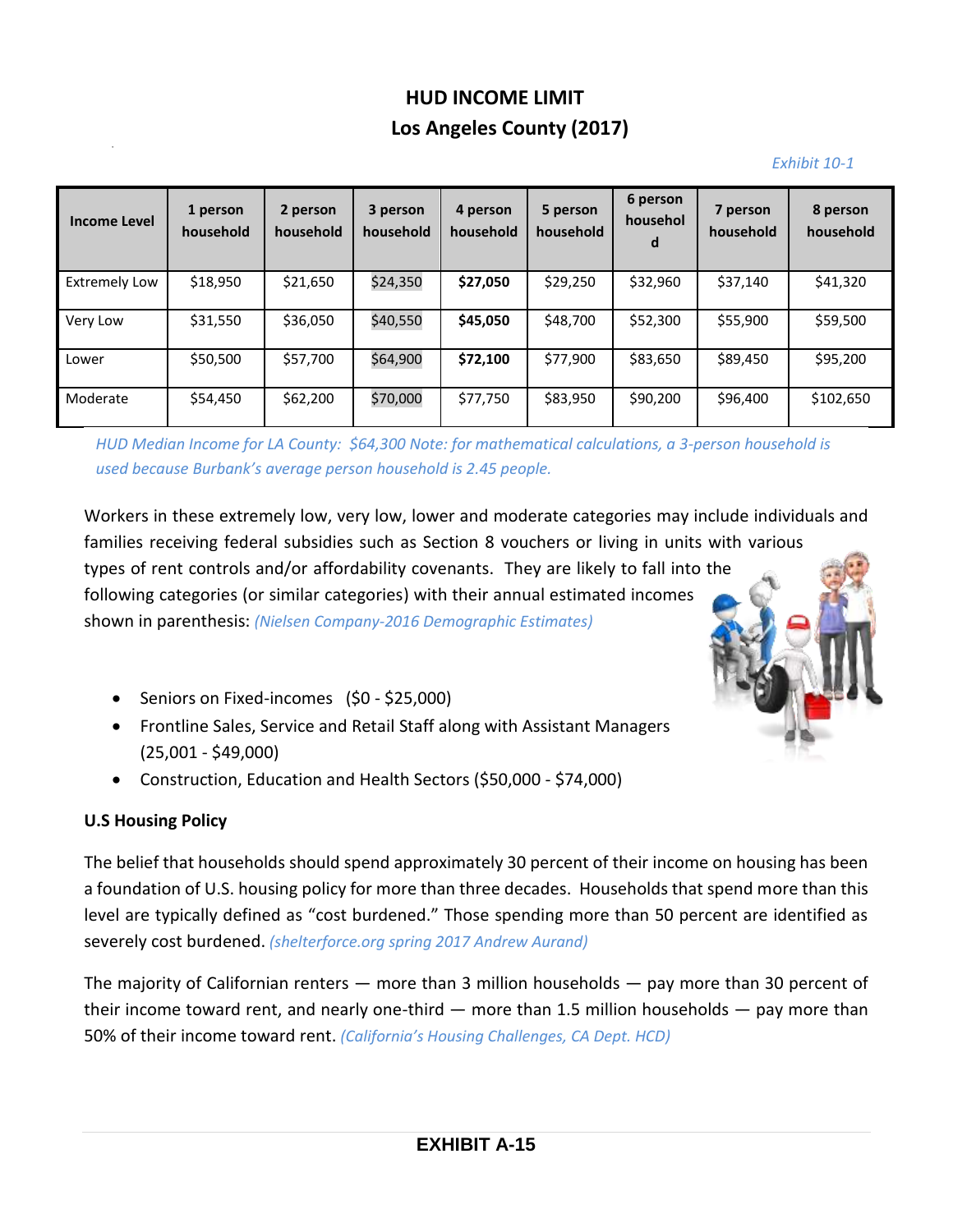#### **Affordable Housing for Most**

When applying for Federal Housing Authority (FHA) and conventional loans, typical underwriting guidelines allow for monthly housing expense to be between 30 to 35 percent of income. Using the average number of 33% as a guide for affordability and the Burbank median household income (\$69,410), to provide housing for the majority mid-range of Burbank residents (that is the middle 68 percent of current Burbank residents), monthly rents should range between \$1,182 and \$2,558.

#### *Affordable Housing for most Burbank Residents = Monthly Effective Rent (\$1,182 to \$2,558).*

#### **Affordable Workforce Housing**

Additionally, Burbank's workforce population actually has a higher income than the overall Burbank population median. Workers living in Burbank between the ages of 24-54 year olds have a median income of \$77,250. *(esri)* This number can be generally assumed to be consistent with those who are also working within Burbank but live outside of the City limits. To provide affordable housing for 68 percent of this workforce, rents can be between \$1,402 and \$2,847 monthly.

|                                            |          | Exhibit 11-1 |  |  |  |  |  |
|--------------------------------------------|----------|--------------|--|--|--|--|--|
| <b>Affordable Apartment Sizes</b>          |          |              |  |  |  |  |  |
| <b>Annual Salary</b>                       | \$42,999 | \$103,515    |  |  |  |  |  |
| Percentage of<br><b>Income Toward Rent</b> | 33%      | 38%          |  |  |  |  |  |
| <b>Affordable Rents</b>                    | \$1,182  | \$3,278      |  |  |  |  |  |

Additionally, it is important to note that as incomes increase workers are willing to spend a higher percentage of their income on housing because their net remaining income has also increased.

For example, a person making \$50,985 a year spending 33 percent of their income on housing (\$1,402) is left with \$2,846 for other items such as taxes, insurance, groceries and a car payment. Where as a person making \$103,515

may spend 38% of their income (\$3,278) on housing but will still have \$5,348 left for other obligations. Therefore, the household at the higher pay, has substantially more disposable income and is willing and able to obligate a higher percentage toward rent. For this reason, we can increase the percentage of income spent toward rent upward allowing 38% of their income to be used toward rent. *(Exhibit 11-1)*

## *Affordable Burbank Workforce Housing = Monthly Effective Rent (\$1,213 to \$3,278).*

Workers in both the "Affordable Housing for most Burbank Residents" and "Affordable Burbank Workforce Housing" categories will overlap those within the higher income levels of Burbank Subsidized Housing category and are most likely to include these types of technical-skilled labor, semi–professionals and professionals including: *(Nielsen Company-2016 Demographic Estimates)*

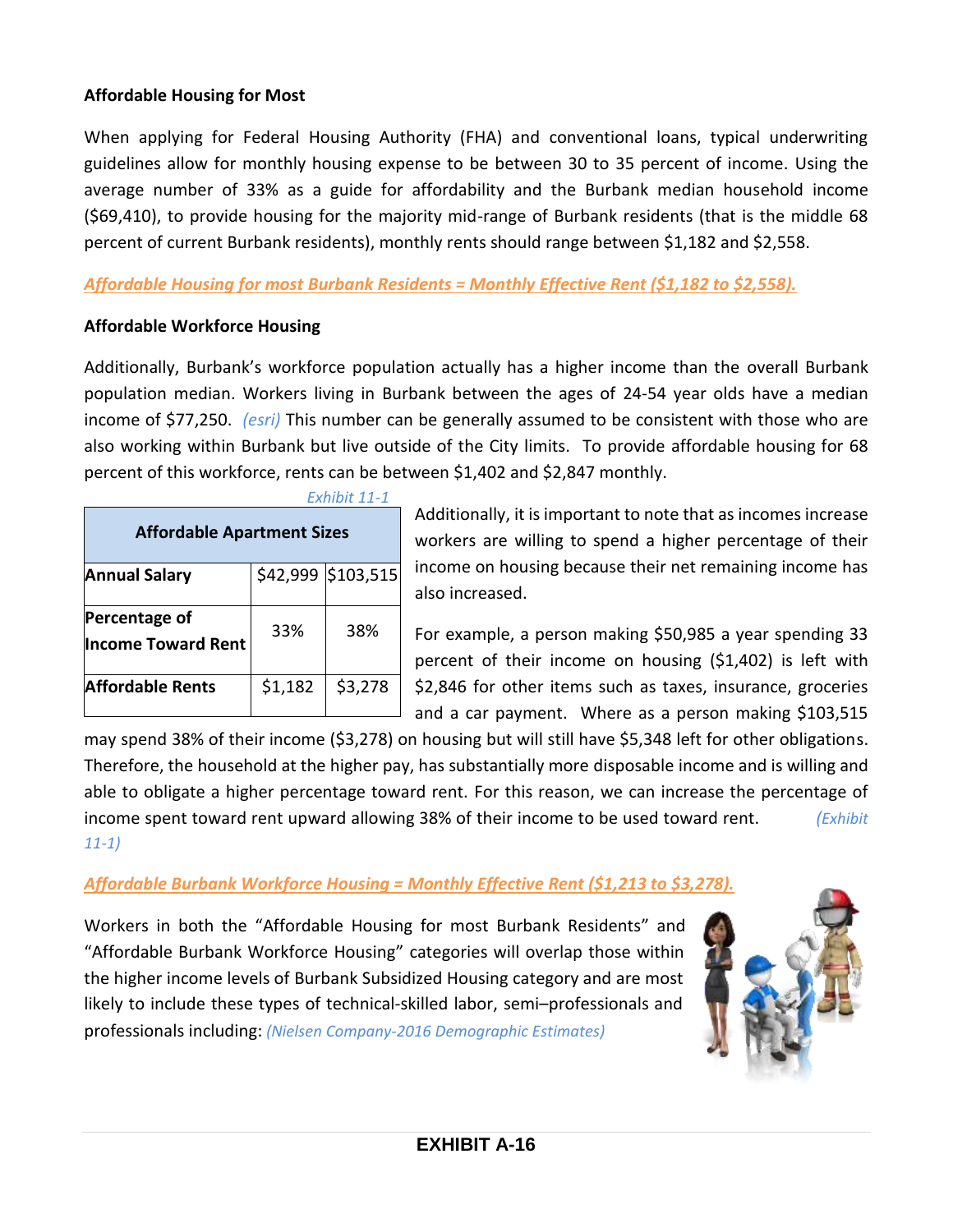- Construction, Education and Health Sectors (\$50,000 \$74,000)
- Technology, Public Administration, Business and Financial along with Movie Production, Gaming and Software (\$75,000-\$103,515)

Workers earning more than \$103,515 annually have been defined as those who can afford Market Rate Housing are most likely to include professions such as:

Entrepreneurs, Real Estate and top-level executives

#### **Definitions for Burbank**

Based on this analysis, when evaluating new projects, Burbank should consider its own affordability scale. In doing so, it will focus on developing housing for the majority of Burbank's existing residents and its existing workforce. *(Exhibit 12-1)*

|                        | <b>Affordability Scale for Burbank</b>        |                                   |          |                          |          |                                                 |          |  |                                      |  |  |
|------------------------|-----------------------------------------------|-----------------------------------|----------|--------------------------|----------|-------------------------------------------------|----------|--|--------------------------------------|--|--|
| Annual Income          | \$24,350                                      | \$40,550                          | \$42,999 | \$44,102                 | \$64,900 | \$70,000                                        | \$93,009 |  | \$103,515 Above \$103,515            |  |  |
| <b>Monthly Rent</b>    | <b>\$670</b>                                  | \$1,062                           | \$1,182  | \$1,213                  | \$1,785  | \$1,925                                         | \$2,558  |  | \$3,278 Above \$3,278                |  |  |
| <b>HUD Definitions</b> | <b>Extremely Low</b>                          | <b>Very Low</b>                   |          | <b>Moderate</b><br>Lower |          |                                                 |          |  |                                      |  |  |
|                        | <b>Burbank Subsidized Housing</b>             |                                   |          |                          |          |                                                 |          |  |                                      |  |  |
|                        | <b>Affordable Housing for Most of Burbank</b> |                                   |          |                          |          |                                                 |          |  |                                      |  |  |
|                        |                                               |                                   |          |                          |          | <b>Affordable Housing for Burbank Workforce</b> |          |  |                                      |  |  |
|                        |                                               | <b>Affordable Burbank Housing</b> |          |                          |          |                                                 |          |  |                                      |  |  |
|                        |                                               |                                   |          |                          |          |                                                 |          |  | <b>Market Rate</b><br><b>Housing</b> |  |  |

## **Age**

Based on current growth models, Burbank is becoming an aging population. If the current trend continues, in 2021, Burbank's students (those between 0-24) will decrease 6.6%. Additionally, the workforce (25-54) will only increase slightly, 2.55%. The largest population increase will come from retirees (55<sup>+</sup> ) who will total more than 30%. *(esri; Exhibit 13-1; Exhibit 14-1)*



#### *Exhibit 12-1*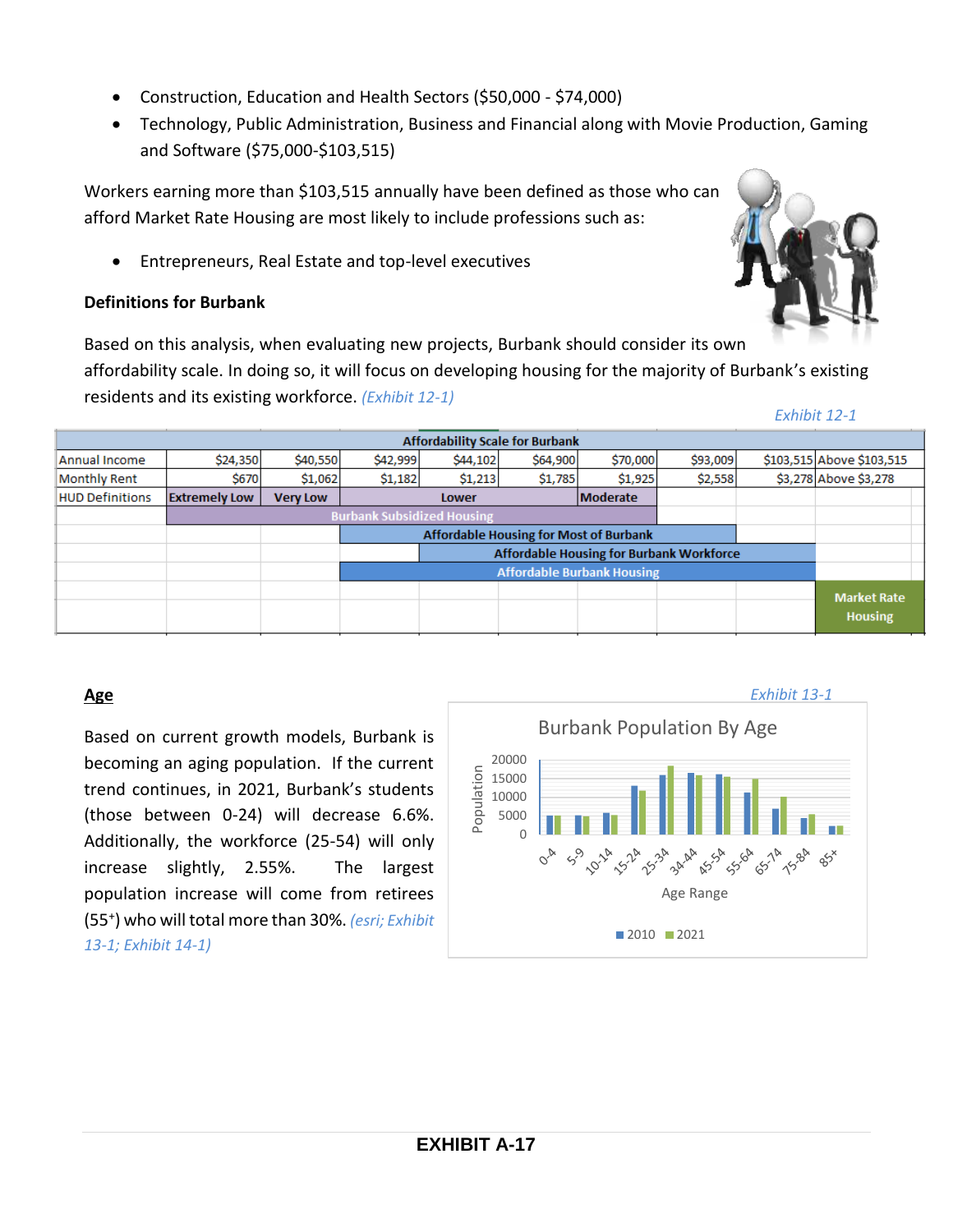

This imbalance of growth causes a range of challenges from decreasing student populations and less

state funding to our schools, to a smaller workforce contributing taxes towards the City's general fund. And, City service demands will be higher driven by the medical and physical needs required by older residents including increased emergency services and senior centers. By 2021, almost 30% of Burbank residents will be older than 55, that's 33,024 people.

In an effort to balance Burbank's average age and continue to have workers that contribute to the City coffers, Burbank could at least in part focus on building housing for the workforce (24-54). This would allow

new residents to move in while providing options for existing residents who may want to change their living arrangements.

#### **Moving Ahead: Where Should Burbank Focus its Efforts?**

#### **Types of Housing**

If Burbank chooses to focus on the most needed areas of housing then it's likely the City needs to pursue development of multi-family rental housing that provides Affordable Workforce Housing for 24 to 54 year olds. This does not mean only providing this type of housing but focusing on increasing this market sector while allowing market rate housing development along with supporting rent subsidized housing.

In particular should the City decide that homeownership is a valuable element of building and maintaining the quality of neighborhoods providing residents not only with the potential for pride of ownership, but with a possible hedge against rising rents, staff should be directed to work with developers and others interested in providing multifamily homeownership alternatives.

| Exhibit 15-1                               |                                   |           |  |  |  |  |  |  |  |
|--------------------------------------------|-----------------------------------|-----------|--|--|--|--|--|--|--|
|                                            | <b>Affordable Apartment Sizes</b> |           |  |  |  |  |  |  |  |
| Rent per square foot                       | \$3.21                            | \$3.21    |  |  |  |  |  |  |  |
| <b>Annual Salary</b>                       | \$42,999                          | \$103,515 |  |  |  |  |  |  |  |
| Percentage of<br><b>Income Toward Rent</b> | 33%                               | 38%       |  |  |  |  |  |  |  |
| <b>Affordable Rents</b>                    | \$1,182                           | \$3,278   |  |  |  |  |  |  |  |
| <b>Affordable Apt. Size</b>                | 368                               | 1,021     |  |  |  |  |  |  |  |

As noted above, the majority of this target population can afford rent between \$1,182 and \$3,278 per month. *(Exhibit 15-1)*

One way to control costs and affordability is through the size of the units. Rent in Burbank for mid-range projects generally runs an average of \$3.21 per square foot with studio apartments costing a little bit more and 2/3 bedroom units costing a little less per square foot. *Using the scenario above, this means that the size of the rental unit in order to be in the affordable workforce range should be approximately 368 to 1,021 square feet.* (368 square feet

allows for 33% of income toward rent and 1,021 square feet allows for 38% of income toward rent.)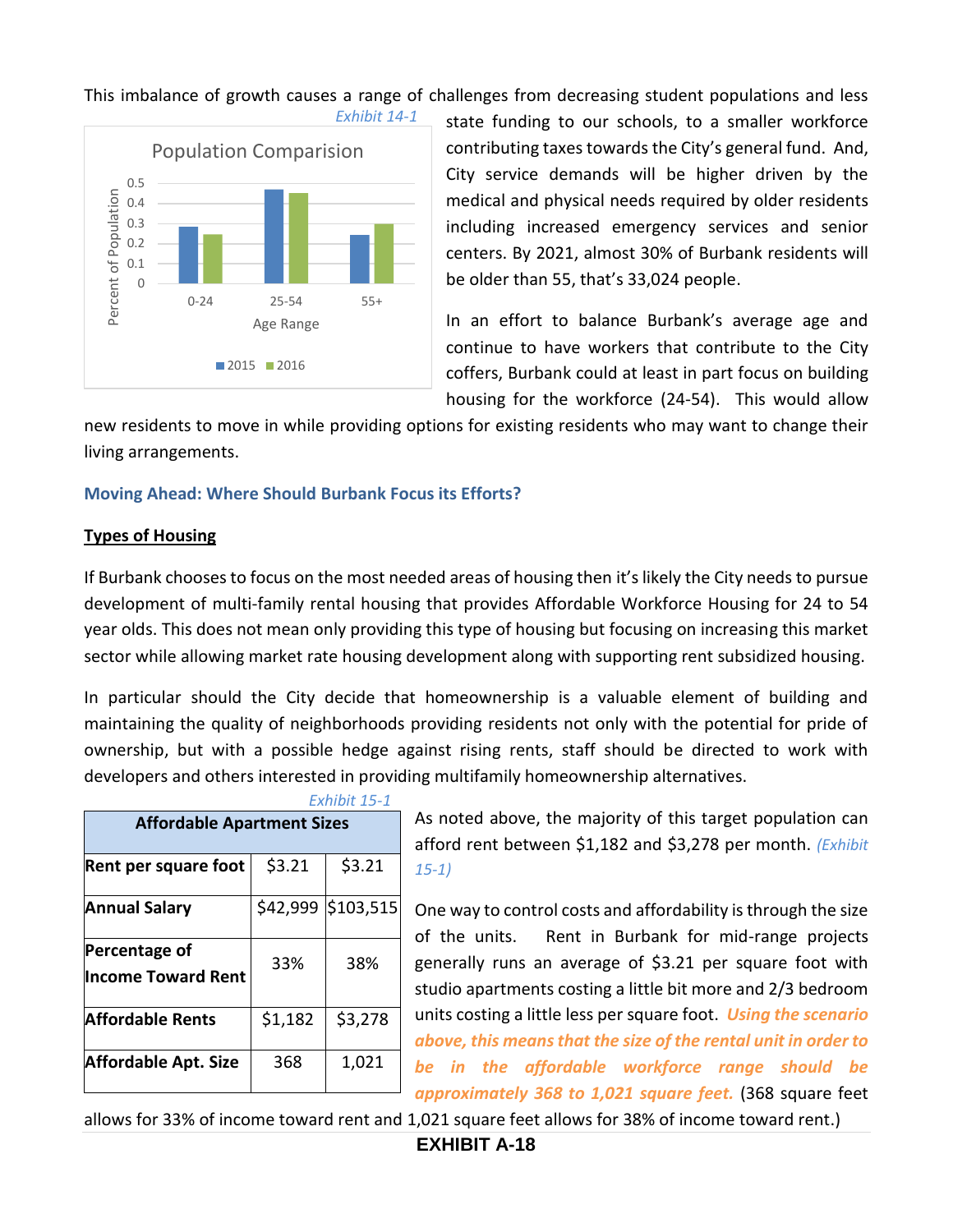To some, this may seem small but to those who are willing to sacrifice roominess for less time spent on the freeway, the value is there. Additionally, builders are finding ways to conserve space with more efficient homes, and even IKEA has created displays that show how to maximize small spaces. These could be built as multi-family units or as accessory dwelling units.

As future development projects are brought forward to the City Council for consideration, the recently approved First Street Village can serve as an example of focusing on building the neighborhood and not just housing units. The amenities that will be incorporated within the project such as the pocket park, pool, retail components, bike lanes, scramble crosswalk and double row of trees to help residents not rely solely on their interior abodes

but incorporate the outside features as living space as well as providing amenities for the rest of the community.

# **Where does it go? Location, Location, Location**

## **Allowing Density/Updating Mixed-Use Development Standards**

Another option is to allow more intense development in the appropriate locations. In an effort to achieve the required densities, while preserving the City's residential neighborhoods, the City has identified the need to update the following districts' specific plans.

- Downtown Commercial Area/South San Fernando-Burbank Center Commercial Plan
- Airport/Golden State Commercial District- Golden State Specific Plan
- Media District -Media District Specific Plan

The City is also in the process of undertaking a planning effort to establish mixed-use development standards that will involve community input in order to produce a mix of housing types and affordability levels that will also help support the creation of new units in the City. Included as part of these development standards will be re-evaluating per unit parking ratios and possible reductions for transitoriented developments within a half-mile distance within a major transit center such as the Downtown Metrolink Station and the two Metrolink Stations adjacent to the Hollywood Burbank Airport.



*IKEA*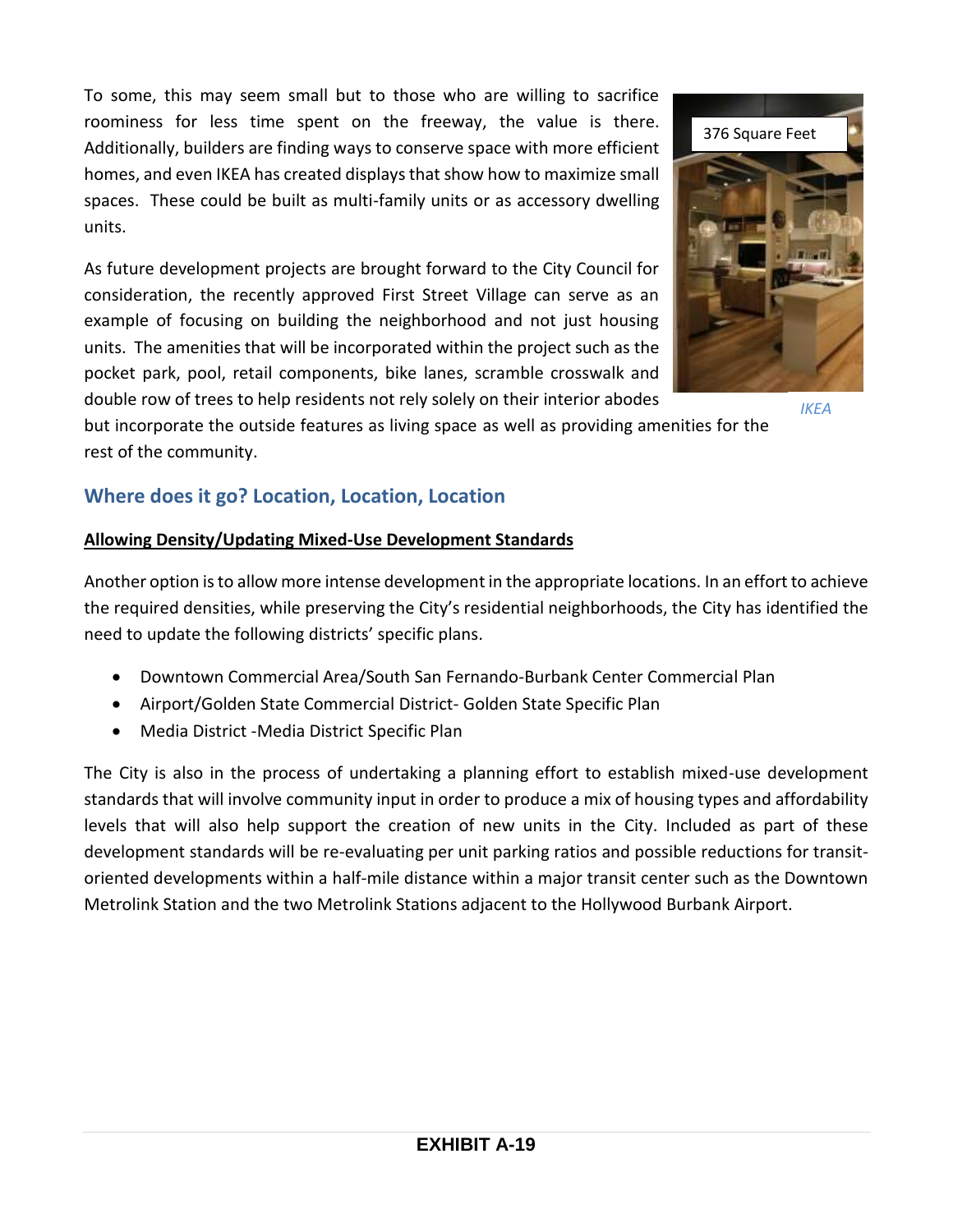#### **Building Types**

As Burbank considers additional multi-family units, it should also consider building types and heights including:

- Mixed Use
- Row Housing
- Condos
- Duplex/Triplex
- Townhouse
- Micro Units
- Accessory Dwelling Units



#### **Newer Concepts Types of Housing**

The family concept has changed during the years, families can now extend to relatives of all types as well as friends who become family. These perceptions have also changed the type of housing desired. During the years, "family" members come and go within the living space. Additionally, financial constraints have forced people to adjust their attitudes about what is a suitable living arrangement. ADUs offer an option to accommodate these changing attitudes and living arrangements, providing additional living space and potential income to offset costs. They can also assist with the overcrowding concerns as highlighted, (20 percent of Burbank housing units are considered to be overcrowded.) The Council may want to continue the discussion of increasing the allowable size of accessory dwelling units.

An additional concept growing in urban areas is the idea of shared housing. In this scenario each resident has their own bedroom and shares common spaces such as kitchen and living areas. Shared housing is becoming an option for professionals who need long-term temporary housing and cannot find it within the community or senior citizens who may want to live with another senior. Companies such as HubHaus offer shared housing for corporate employees. Burbank could consider this as an option. Currently it is not addressed in the code.

#### **Special Needs Units**

#### **Subsidized Rental & Transitional Housing**

When considering subsidized rental and transitional housing, there are two essential ways to look at implementing programs. One is to subsidize the rent through housing vouchers, similar to Section 8 vouchers in which payments are paid to the landlord to offset a lesser rent paid by the tenant. The other way is to



subsidize/incentivize the developer in exchange for covenants or restricted rental prices as in the case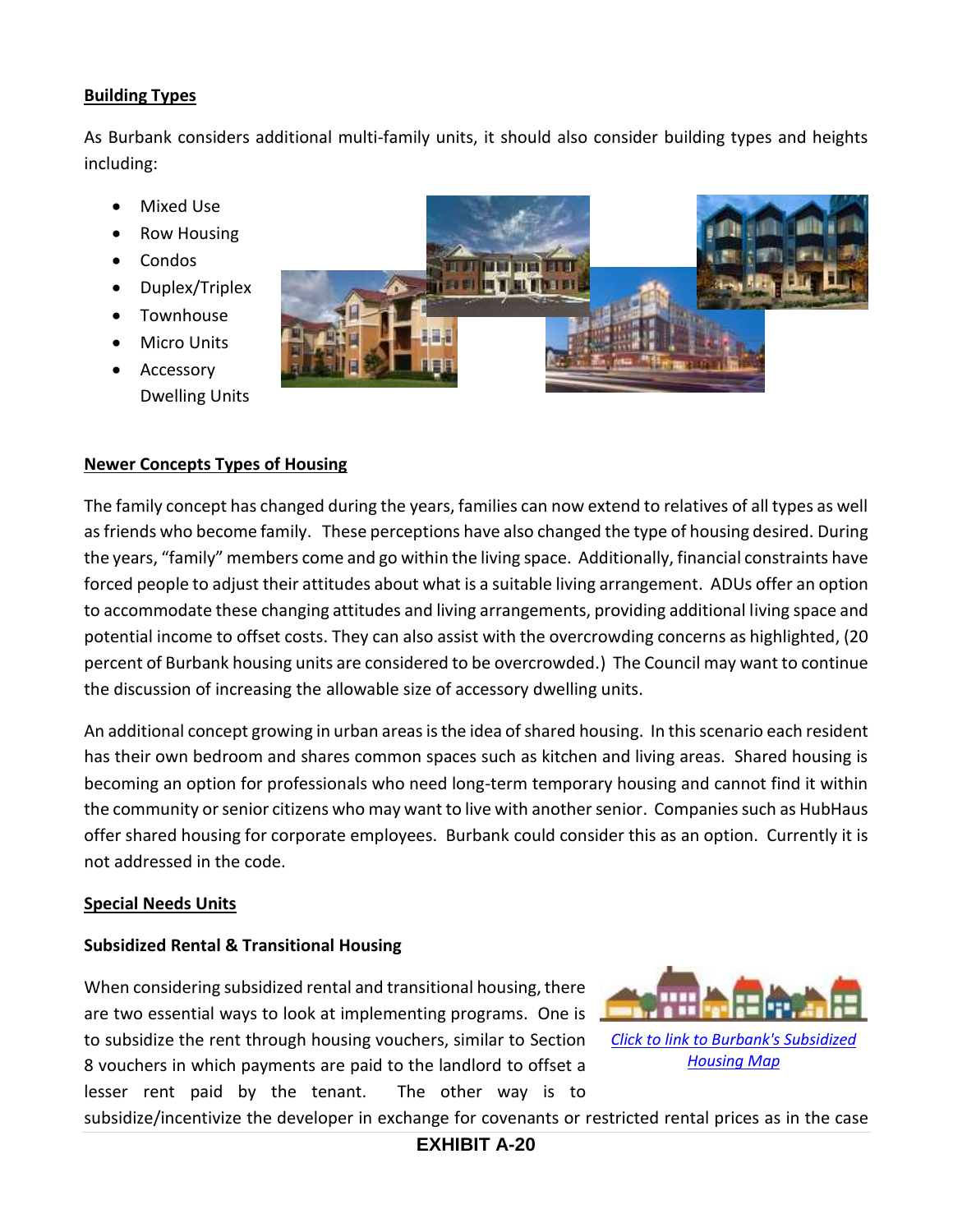of the First Street Village mixed-use project. By facilitating both types of programs, the city will benefit in both aspects.

Concerning developer incentives, often rental subsidized housing units can be incorporated in new development or existing product by offering incentives to developers. This could include offering:

- Higher densities in exchange for deed restricted affordable units
- Increased FARs (floor area ratios)
- Reduced and shared parking plans
- Providing dollar subsidies
- Allowing incentives to be used with projects and combined with subsidized units in an existing development

These incentives allow the project to still be feasible while also providing the City with housing that fills the needs of the low-income population. It also has the effect of integrating all socio-economic levels within the community rather than creating economic segregation through our affordable housing efforts.

At the same time, studies show (and Burbank has historically done this through the partnership with the Burbank Housing Corporation), that redeveloping distressed single family home or multi-family units in a needier area can spur additional new development revitalizing the neighborhood. Burbank has proven this theory with the relationship with the Burbank Housing Corporation and rebuilding focus neighborhoods including: Elmwood, Verdugo/Lake, Peyton/Grismer, Lake Alameda and Golden State. To continue to fill this need, Burbank should continue to look for opportunities to improve neighborhoods by setting an example and creating pride in ownership. These can be funded in a variety of ways and Burbank should consider layering a number of funding mechanisms to purchase and rehab units. Some of the funding mechanisms could include:

- Federal Housing Funds such as HOME and Permanent Supportive Housing
- State Funding such as Multi-Family Housing (MHP) and Housing Related Parks grants, etc.
- Tax Credit Financing
- CDBG funding
- Redevelopment Successor agency funding
- Possible EIFD funding such as in the Golden State District
- Community Revitalization & Investment Authorities (CRIAS)
- Private and public grants
- Non-profit funding

## *<https://www.huduser.gov/portal/periodicals/cityscpe/vol15num2/ch1.pdf>*

*<https://www.gsb.stanford.edu/insights/affordable-housing-good-neighborhood>*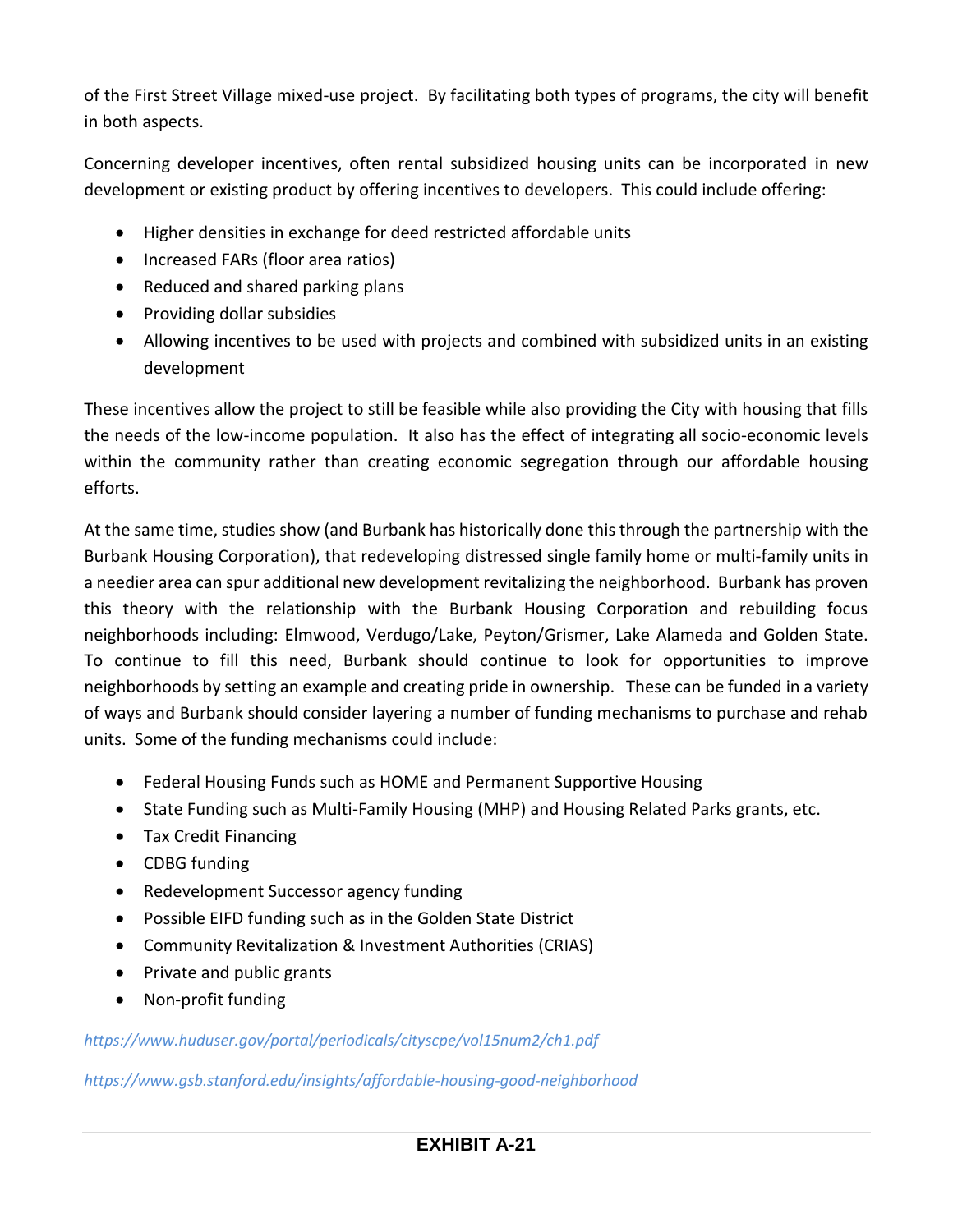Included in the analysis is the Assisted Rental Housing Inventory, outlining the affordable units previously built using redevelopment funding.

*http://burbankca.gov/departments/community-development/housing-economicdevelopment/housing/affordable-housing-in-the-community*

## **Transitional & Permanent Supportive Housing**

As a subset to subsidized rental housing, Burbank also has a need for additional transitional housing and permanent supportive housing for homeless, veterans suffering from physical or mental disabilities, domestic violence and at-risk youth. The number of existing units for these populations is low. *(Exhibit 16-1)*

To determine the need for the homeless and the respective transitional housing units, the City has participated in homeless counts during the last few years. The 2016 homeless count identified 167 homeless persons in the community. In addition to these identified homeless, the City must also look at households at risk of homelessness. These households include lower income households that pay more than 50% of their income on rent. Studies show that about 24% of Burbank households pay more than 50% of their income on rent making them at risk of homelessness with changes/reductions in income.

|                                                        |                 | <i>EXHIDIL 10-1</i> |  |  |  |  |
|--------------------------------------------------------|-----------------|---------------------|--|--|--|--|
| <b>Transitional Housing &amp; Permanent Supportive</b> |                 |                     |  |  |  |  |
| <b>Name</b>                                            | Type            | <b>Units</b>        |  |  |  |  |
| Casa Providencia                                       | Disabled        | 18                  |  |  |  |  |
|                                                        | Women &         |                     |  |  |  |  |
| Puerta Nueva                                           | Children        | 5                   |  |  |  |  |
| Linden House                                           | At-risk Youth   | 4                   |  |  |  |  |
| <b>Home Front/Family</b>                               |                 |                     |  |  |  |  |
| Promise                                                | Homeless        | 7                   |  |  |  |  |
| <b>Veterans Bungalows</b>                              |                 |                     |  |  |  |  |
| (Permanent)                                            | <b>Homeless</b> | 11                  |  |  |  |  |

*Exhibit 16-1*

#### *Source: Housing Element pg. 8-30*

Furthermore, State Law recognizes that certain households have more difficulty in finding decent and affordable housing due to special circumstances. Special needs populations include the elderly, persons with disabilities, female-headed households, persons with HIV/AIDS, victims of domestic violence and persons suffering from substance abuse. Many of these households are more vulnerable to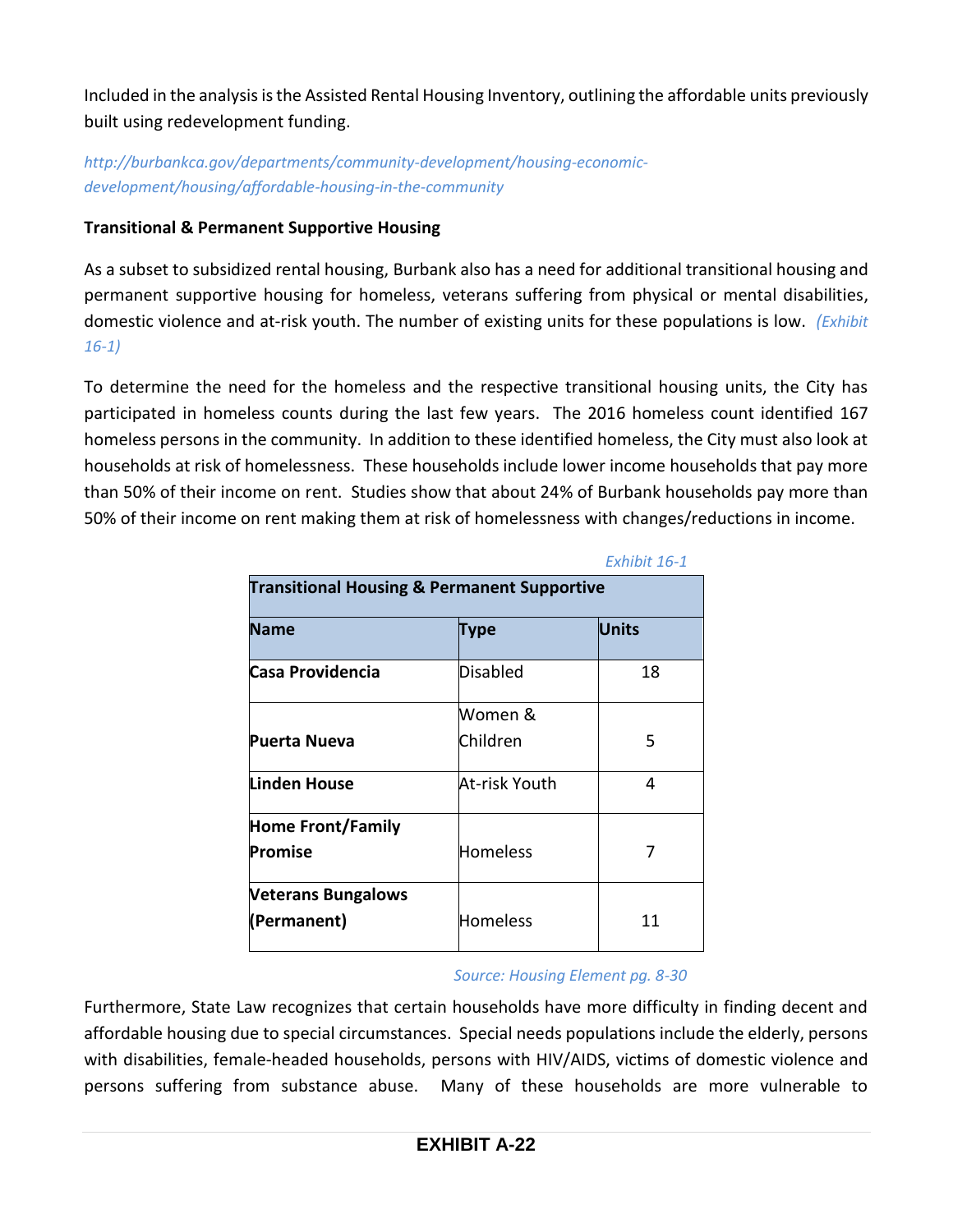discrimination, and have lower incomes as a result of their condition, also making them at risk for homelessness.

Therefore, as Burbank aims to increases its Subsidized Rental and Transitional Housing & Permanent Supportive Housing , staff could apply for other grant funds that could be used in addition to those listed above; including Measure H funding that was approved in Los Angeles County in March 2017 to provide homeless funding. The most recent, successful grant application was in 2015 when the City applied for and received Permanent Supportive Housing (PSH) funds through a competitive process to fund 20 vouchers for chronically homeless and disabled households. These vouchers have just begun to be issued to the chronically homeless and disabled.

## **Senior Housing**

While Burbank's population is aging and the need is great, Burbank has done a good job at providing subsidized senior housing. According to the Housing Element within the General Plan, in 2010, there were 3,660 senior households who were renting units; 77% of these were between 0-80% area median income. This translates to 2,818 seniors. At the same time, Burbank was offering 1,225 subsidized units for seniors. This accounts for 43% of the rental population and doesn't include the 679 assisted rental housing inventory that also accepts seniors. As Burbank's senior population continues to grow, the City should continue to review the demographic data to evaluate the total need for senior subsidized housing.

# **Building Neighborhoods: Mixed Use**

Building walkable neighborhoods in job corridors that are connected to transit centers (either train or bus) and incorporate neighborhood retail, help to alleviate traffic and congestion problems while also increasing quality of life and employee retention.

Southern California is hard pressed to find neighborhoods that contain all of these amenities but that should not deter cities from trying to provide many of these in their neighborhoods. While Burbank continues to



build within the identified Districts: Downtown, South San Fernando, Media District and Airport/Golden State Commercial, it should also look ahead in its planning efforts to incorporate these type of spaces by reviewing the current zoning areas and along corridors such as North San Fernando Blvd.

# **What If Burbank Does Nothing?**

One course of action can always be no action. If Burbank decides to stay the current course, limiting the number of housing units within the City, it must also consider the possible ramifications. Some of these may include: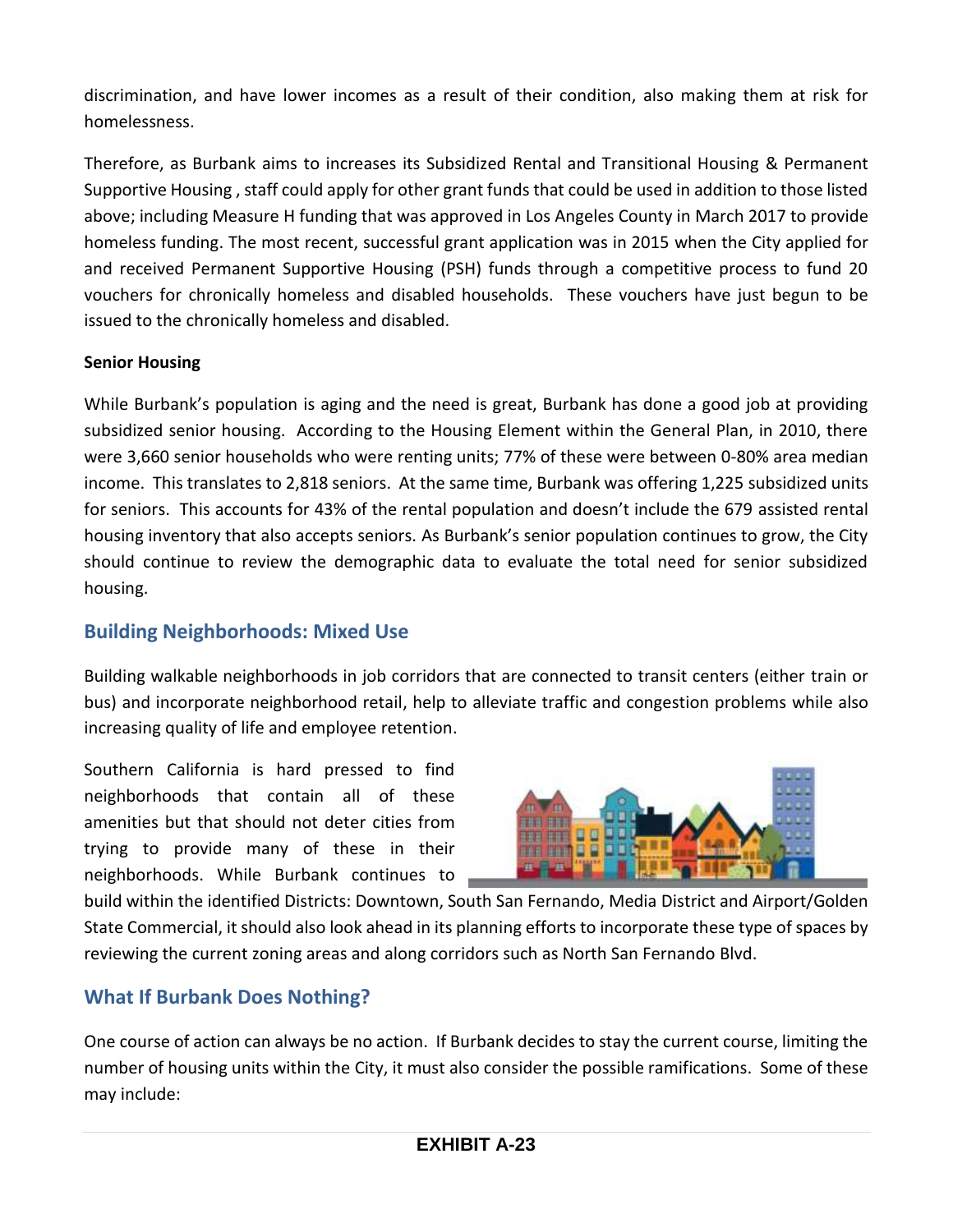- **Continued increasing traffic:** Traffic will continue to increase as employees will have to commute into the City resulting in more traffic and constant freeway construction as infrastructure is consistently expanded to accommodate the demand.
- **Aging of the City population:** If Burbank doesn't entice or allow for younger generations to move into Burbank, almost one third of Burbank's population will be retirement age by 2021.
- **Reduction of class sizes within schools:** Burbank school population will continue to decrease by almost 7% by 2035. This may be offset with additional students living outside of Burbank being dropped off by Burbank employees commuting in from other cities; thereby increasing traffic within the city even more as these parents have no option but to drive their students to school.
- **Potential of losing businesses and jobs:** Today and in the future, businesses will locate where the employees want to and can live. When talking to business site selectors, workforce availability is the number one factor in the company's location decision. If Burbank's workforce cannot live within close proximity to the City's businesses, the companies will move. This is evident with Warner Music leaving Burbank.
- **Potential reduction or loss of local control:** Responsible development may be impacted in the coming years through increased legislation mandates.

## **Moving Ahead, What Next**



In order to be successful in reducing Burbank's housing challenges, all of the City's departments along with City Council must work together to provide and create residential projects that make sense. Additionally, the City must work with developers to ensure their proposed projects meet the expectations of Burbank. Lastly, employers and residents, along with City staff, need to come together to agree on projects that meet business needs while still protecting single family residential neighborhoods.

Within the General Plan Housing Element, there are a number of goals that have been established. These are consistent and a part of the City's General Plan, providing the City's policy framework. These goals have been considered and adhered to within the Burbank Affordable Housing Analysis & Strategy along with those items listed within the Burbank Affordable Action Plan. These goals include:

- **Existing Housing Stock:** Burbank seeks to conserve and improve the existing housing stock.
- **Variety of Housing Sites:** Burbank seeks to provide housing sites that accommodate a range of housing types to meet the diverse needs of existing and future residents
- **Affordable Housing:** Burbank will assist in the development of housing affordable to all economic segments of the community
- **Constraints to Housing:** Burbank will address governmental constraints to the maintenance, improvement, and development of housing

**Equal Housing Opportunities:** Burbank will promote non-discrimination and ensure fair and equal housing opportunities for all persons.